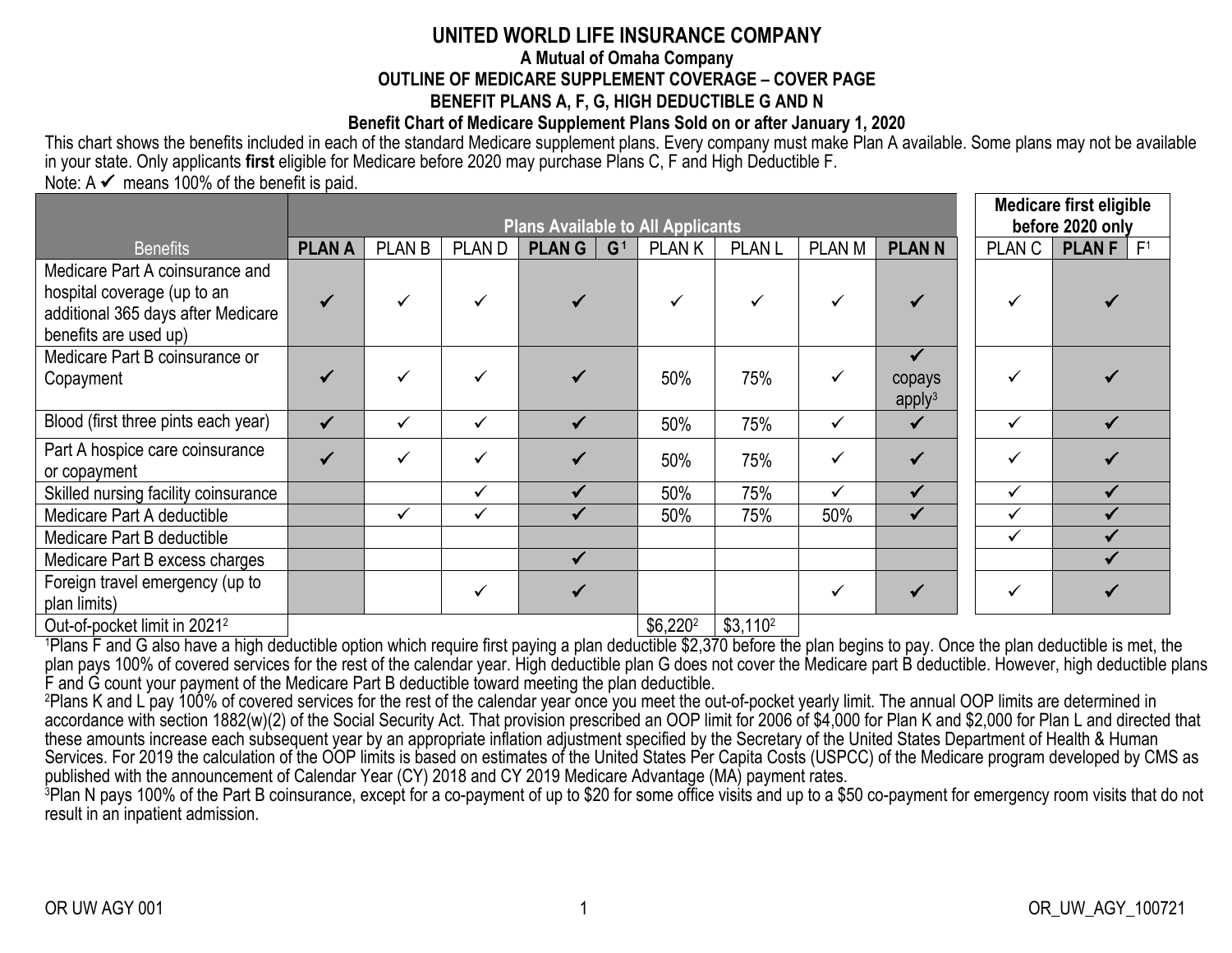#### **MONTHLY NON-TOBACCO PREMIUMS\* ZIP CODES: 970, 972-977, 979**

|             |             | <b>FEMALE</b> |             |               |                 | <b>MALE</b> |               |               |             |             |
|-------------|-------------|---------------|-------------|---------------|-----------------|-------------|---------------|---------------|-------------|-------------|
| Plan A      | Plan F      | Plan G        | Plan High G | <b>Plan N</b> | <b>Attained</b> | Plan A      | <b>Plan F</b> | <b>Plan G</b> | Plan High G | Plan N      |
| <b>WM20</b> | <b>WM24</b> | <b>WM25</b>   | <b>WM36</b> | <b>WM35</b>   | Age             | <b>WM20</b> | <b>WM24</b>   | <b>WM25</b>   | <b>WM36</b> | <b>WM35</b> |
| 138.13      | 199.82      | 142.41        | 44.23       | 108.62        | Thru 64         | 153.33      | 221.80        | 158.07        | 49.09       | 120.57      |
| 138.13      | 199.82      | 142.41        | 44.23       | 108.62        | 65              | 153.33      | 221.80        | 158.07        | 49.09       | 120.57      |
| 138.13      | 199.82      | 142.41        | 44.23       | 108.62        | 66              | 153.33      | 221.80        | 158.07        | 49.09       | 120.57      |
| 138.13      | 199.82      | 142.41        | 44.23       | 108.62        | 67              | 153.33      | 221.80        | 158.07        | 49.09       | 120.57      |
| 143.66      | 207.80      | 148.11        | 47.16       | 112.97        | 68              | 159.46      | 230.67        | 164.40        | 52.35       | 125.39      |
| 149.19      | 215.80      | 153.80        | 49.01       | 117.32        | 69              | 165.60      | 239.54        | 170.72        | 54.40       | 130.22      |
| 154.72      | 223.79      | 159.50        | 50.84       | 121.66        | 70              | 171.73      | 248.41        | 177.04        | 56.44       | 135.04      |
| 160.24      | 231.79      | 165.19        | 52.89       | 126.00        | 71              | 177.87      | 257.28        | 183.37        | 58.71       | 139.86      |
| 165.76      | 239.78      | 170.89        | 54.99       | 130.35        | 72              | 184.00      | 266.15        | 189.69        | 61.04       | 144.69      |
| 172.72      | 250.33      | 178.06        | 57.11       | 136.34        | 73              | 191.72      | 277.86        | 197.66        | 63.39       | 151.34      |
| 179.68      | 260.88      | 185.24        | 59.26       | 142.34        | 74              | 199.45      | 289.57        | 205.62        | 65.77       | 158.00      |
| 186.65      | 271.43      | 192.42        | 61.29       | 148.33        | 75              | 207.18      | 301.29        | 213.58        | 68.03       | 164.65      |
| 193.61      | 281.98      | 199.60        | 63.39       | 154.33        | 76              | 214.91      | 313.00        | 221.56        | 70.36       | 171.31      |
| 200.57      | 292.53      | 206.78        | 65.14       | 160.32        | 77              | 222.63      | 324.71        | 229.52        | 72.31       | 177.96      |
| 207.79      | 302.47      | 214.22        | 66.90       | 166.10        | 78              | 230.65      | 335.75        | 237.78        | 74.26       | 184.37      |
| 215.01      | 312.42      | 221.66        | 68.79       | 171.87        | 79              | 238.66      | 346.79        | 246.04        | 76.36       | 190.78      |
| 222.23      | 322.36      | 229.11        | 70.68       | 177.64        | 80              | 246.68      | 357.83        | 254.31        | 78.45       | 197.19      |
| 229.46      | 332.31      | 236.55        | 73.09       | 183.42        | 81              | 254.69      | 368.87        | 262.57        | 81.12       | 203.59      |
| 236.67      | 342.26      | 243.99        | 75.50       | 189.19        | 82              | 262.71      | 379.91        | 270.83        | 83.80       | 210.00      |
| 245.19      | 355.26      | 252.78        | 77.91       | 196.00        | 83              | 272.17      | 394.35        | 280.58        | 86.48       | 217.56      |
| 253.71      | 368.27      | 261.56        | 80.31       | 202.81        | 84              | 281.63      | 408.78        | 290.34        | 89.14       | 225.12      |
| 262.23      | 381.28      | 270.34        | 82.70       | 209.62        | 85              | 291.09      | 423.22        | 300.09        | 91.79       | 232.68      |
| 270.76      | 394.28      | 279.13        | 85.05       | 216.43        | 86              | 300.54      | 437.65        | 309.83        | 94.41       | 240.24      |
| 279.28      | 407.29      | 287.92        | 87.40       | 223.24        | 87              | 309.99      | 452.09        | 319.58        | 97.01       | 247.80      |
| 284.86      | 415.43      | 293.67        | 89.70       | 227.70        | 88              | 316.20      | 461.13        | 325.98        | 99.57       | 252.75      |
| 290.56      | 423.75      | 299.55        | 91.97       | 232.26        | 89              | 322.52      | 470.36        | 332.49        | 102.09      | 257.81      |
| 296.37      | 432.22      | 305.53        | 94.17       | 236.91        | 90              | 328.97      | 479.76        | 339.14        | 104.53      | 262.96      |
| 302.30      | 440.86      | 311.65        | 96.54       | 241.64        | 91              | 335.55      | 489.36        | 345.93        | 107.15      | 268.22      |
| 308.34      | 449.68      | 317.88        | 98.95       | 246.48        | 92              | 342.26      | 499.14        | 352.85        | 109.83      | 273.59      |
| 314.51      | 458.68      | 324.24        | 101.43      | 251.41        | 93              | 349.11      | 509.13        | 359.90        | 112.58      | 279.06      |
| 320.80      | 467.85      | 330.72        | 103.97      | 256.44        | 94              | 356.09      | 519.31        | 367.10        | 115.40      | 284.64      |
| 327.22      | 477.20      | 337.33        | 106.57      | 261.56        | 95              | 363.21      | 529.69        | 374.44        | 118.29      | 290.34      |
| 333.76      | 486.75      | 344.08        | 109.24      | 266.79        | 96              | 370.47      | 540.29        | 381.93        | 121.25      | 296.14      |
| 340.43      | 496.48      | 350.96        | 111.98      | 272.13        | 97              | 377.88      | 551.10        | 389.57        | 124.30      | 302.07      |
| 347.24      | 506.41      | 357.98        | 114.78      | 277.57        | 98              | 385.44      | 562.11        | 397.36        | 127.41      | 308.11      |
| 354.19      | 516.54      | 365.14        | 117.66      | 283.12        | $99+$           | 393.15      | 573.36        | 405.31        | 130.60      | 314.27      |

\*See PREMIUM INFORMATION regarding Risk Class and Household Premium Discount rating.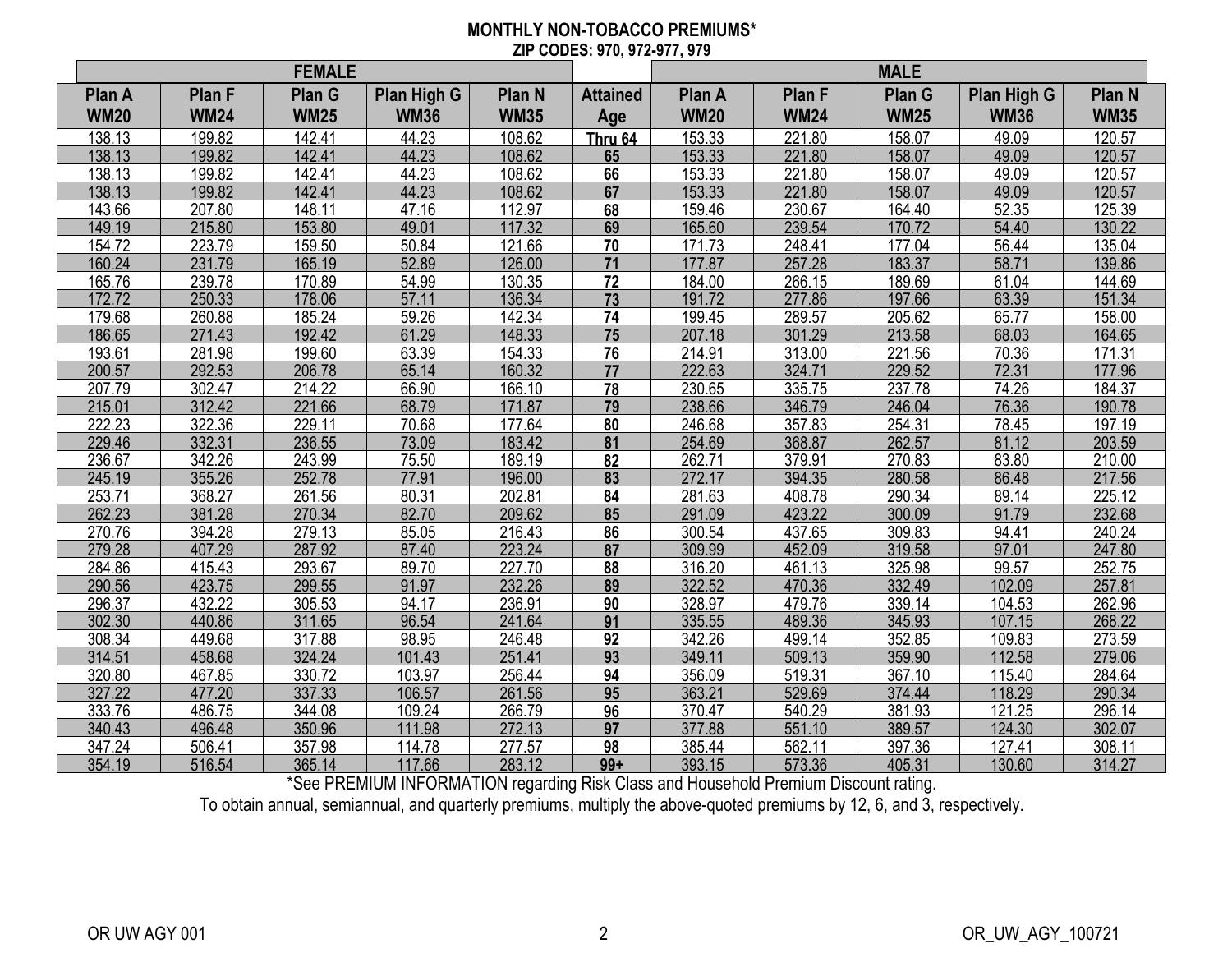#### **MONTHLY TOBACCO PREMIUMS\* ZIP CODES: 970, 972-977, 979**

|             |               | <b>FEMALE</b> |             |               |                 | <b>MALE</b> |               |               |             |               |
|-------------|---------------|---------------|-------------|---------------|-----------------|-------------|---------------|---------------|-------------|---------------|
| Plan A      | <b>Plan F</b> | Plan G        | Plan High G | <b>Plan N</b> | <b>Attained</b> | Plan A      | <b>Plan F</b> | <b>Plan G</b> | Plan High G | <b>Plan N</b> |
| <b>WM20</b> | <b>WM24</b>   | <b>WM25</b>   | <b>WM36</b> | <b>WM35</b>   | Age             | <b>WM20</b> | <b>WM24</b>   | <b>WM25</b>   | <b>WM36</b> | <b>WM35</b>   |
| 158.78      | 229.67        | 163.69        | 50.84       | 124.85        | Thru 64         | 176.24      | 254.94        | 181.69        | 56.43       | 138.59        |
| 158.78      | 229.67        | 163.69        | 50.84       | 124.85        | 65              | 176.24      | 254.94        | 181.69        | 56.43       | 138.59        |
| 158.78      | 229.67        | 163.69        | 50.84       | 124.85        | 66              | 176.24      | 254.94        | 181.69        | 56.43       | 138.59        |
| 158.78      | 229.67        | 163.69        | 50.84       | 124.85        | 67              | 176.24      | 254.94        | 181.69        | 56.43       | 138.59        |
| 165.13      | 238.86        | 170.24        | 54.21       | 129.85        | 68              | 183.29      | 265.14        | 188.96        | 60.17       | 144.13        |
| 171.48      | 248.05        | 176.78        | 56.33       | 134.85        | 69              | 190.34      | 275.33        | 196.22        | 62.53       | 149.68        |
| 177.84      | 257.23        | 183.33        | 58.44       | 139.84        | 70              | 197.39      | 285.53        | 203.50        | 64.87       | 155.22        |
| 184.18      | 266.42        | 189.87        | 60.79       | 144.83        | 71              | 204.44      | 295.72        | 210.77        | 67.48       | 160.76        |
| 190.53      | 275.60        | 196.42        | 63.21       | 149.83        | 72              | 211.49      | 305.92        | 218.03        | 70.16       | 166.31        |
| 198.53      | 287.74        | 204.67        | 65.64       | 156.72        | $\overline{73}$ | 220.37      | 319.38        | 227.19        | 72.86       | 173.96        |
| 206.53      | 299.86        | 212.92        | 68.11       | 163.61        | 74              | 229.26      | 332.84        | 236.35        | 75.60       | 181.61        |
| 214.54      | 311.99        | 221.18        | 70.45       | 170.50        | 75              | 238.13      | 346.31        | 245.50        | 78.19       | 189.25        |
| 222.54      | 324.11        | 229.42        | 72.86       | 177.39        | 76              | 247.02      | 359.77        | 254.66        | 80.88       | 196.90        |
| 230.54      | 336.24        | 237.67        | 74.87       | 184.28        | 77              | 255.90      | 373.23        | 263.82        | 83.11       | 204.55        |
| 238.84      | 347.67        | 246.23        | 76.90       | 190.92        | 78              | 265.11      | 385.91        | 273.31        | 85.36       | 211.92        |
| 247.14      | 359.10        | 254.79        | 79.07       | 197.55        | 79              | 274.33      | 398.61        | 282.81        | 87.78       | 219.29        |
| 255.44      | 370.53        | 263.34        | 81.24       | 204.19        | 80              | 283.54      | 411.30        | 292.31        | 90.18       | 226.65        |
| 263.74      | 381.97        | 271.90        | 84.01       | 210.82        | 81              | 292.75      | 423.98        | 301.80        | 93.24       | 234.02        |
| 272.03      | 393.40        | 280.45        | 86.78       | 217.46        | 82              | 301.96      | 436.68        | 311.30        | 96.32       | 241.37        |
| 281.83      | 408.35        | 290.55        | 89.56       | 225.29        | 83              | 312.83      | 453.27        | 322.51        | 99.40       | 250.07        |
| 291.62      | 423.30        | 300.64        | 92.31       | 233.11        | 84              | 323.71      | 469.86        | 333.72        | 102.46      | 258.76        |
| 301.42      | 438.25        | 310.74        | 95.05       | 240.94        | 85              | 334.58      | 486.46        | 344.93        | 105.51      | 267.44        |
| 311.21      | 453.20        | 320.84        | 97.76       | 248.77        | 86              | 345.44      | 503.05        | 356.13        | 108.52      | 276.14        |
| 321.01      | 468.15        | 330.94        | 100.46      | 256.60        | 87              | 356.31      | 519.64        | 367.34        | 111.51      | 284.82        |
| 327.43      | 477.51        | 337.55        | 103.11      | 261.73        | 88              | 363.45      | 530.04        | 374.69        | 114.44      | 290.52        |
| 333.98      | 487.06        | 344.30        | 105.71      | 266.97        | 89              | 370.71      | 540.64        | 382.18        | 117.34      | 296.33        |
| 340.65      | 496.80        | 351.19        | 108.24      | 272.31        | 90              | 378.13      | 551.45        | 389.82        | 120.15      | 302.26        |
| 347.47      | 506.74        | 358.22        | 110.96      | 277.75        | $\overline{91}$ | 385.69      | 562.48        | 397.62        | 123.17      | 308.30        |
| 354.42      | 516.88        | 365.38        | 113.73      | 283.31        | 92              | 393.40      | 573.73        | 405.57        | 126.24      | 314.47        |
| 361.50      | 527.21        | 372.69        | 116.58      | 288.97        | 93              | 401.27      | 585.20        | 413.68        | 129.41      | 320.76        |
| 368.74      | 537.75        | 380.14        | 119.50      | 294.75        | 94              | 409.30      | 596.91        | 421.96        | 132.64      | 327.17        |
| 376.11      | 548.51        | 387.74        | 122.49      | 300.64        | 95              | 417.48      | 608.84        | 430.39        | 135.97      | 333.72        |
| 383.64      | 559.48        | 395.50        | 125.56      | 306.66        | 96              | 425.83      | 621.03        | 439.00        | 139.37      | 340.39        |
| 391.30      | 570.67        | 403.41        | 128.71      | 312.79        | 97              | 434.35      | 633.44        | 447.78        | 142.87      | 347.20        |
| 399.13      | 582.08        | 411.47        | 131.93      | 319.05        | 98              | 443.04      | 646.11        | 456.74        | 146.45      | 354.15        |
| 407.11      | 593.72        | 419.71        | 135.24      | 325.43        | $99+$           | 451.89      | 659.04        | 465.87        | 150.12      | 361.23        |

\*See PREMIUM INFORMATION regarding Risk Class and Household Premium Discount rating.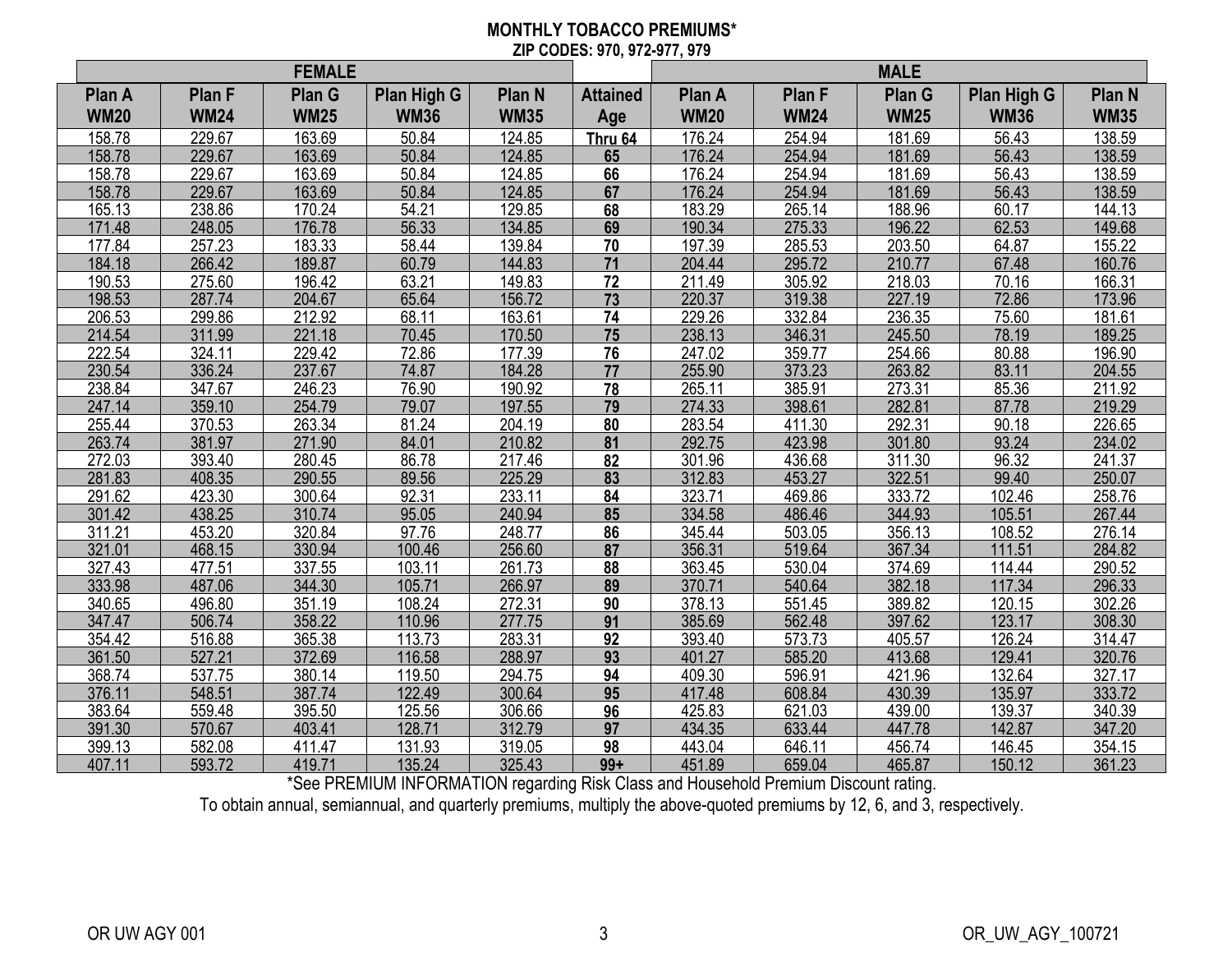#### **MONTHLY NON-TOBACCO PREMIUMS\* ZIP CODES: 971, 978**

|             |               | <b>FEMALE</b> |             |               |                 | <b>MALE</b> |               |             |             |               |
|-------------|---------------|---------------|-------------|---------------|-----------------|-------------|---------------|-------------|-------------|---------------|
| Plan A      | <b>Plan F</b> | Plan G        | Plan High G | <b>Plan N</b> | <b>Attained</b> | Plan A      | <b>Plan F</b> | Plan G      | Plan High G | <b>Plan N</b> |
| <b>WM20</b> | <b>WM24</b>   | <b>WM25</b>   | <b>WM36</b> | <b>WM35</b>   | Age             | <b>WM20</b> | <b>WM24</b>   | <b>WM25</b> | <b>WM36</b> | <b>WM35</b>   |
| 140.03      | 202.55        | 144.36        | 44.83       | 110.11        | Thru 64         | 155.43      | 224.83        | 160.24      | 49.77       | 122.23        |
| 140.03      | 202.55        | 144.36        | 44.83       | 110.11        | 65              | 155.43      | 224.83        | 160.24      | 49.77       | 122.23        |
| 140.03      | 202.55        | 144.36        | 44.83       | 110.11        | 66              | 155.43      | 224.83        | 160.24      | 49.77       | 122.23        |
| 140.03      | 202.55        | 144.36        | 44.83       | 110.11        | 67              | 155.43      | 224.83        | 160.24      | 49.77       | 122.23        |
| 145.63      | 210.65        | 150.13        | 47.81       | 114.52        | 68              | 161.65      | 233.83        | 166.65      | 53.07       | 127.11        |
| 151.23      | 218.76        | 155.91        | 49.68       | 118.92        | 69              | 167.86      | 242.82        | 173.05      | 55.15       | 132.01        |
| 156.84      | 226.86        | 161.68        | 51.54       | 123.33        | 70              | 174.08      | 251.82        | 179.47      | 57.21       | 136.89        |
| 162.43      | 234.96        | 167.45        | 53.62       | 127.73        | 71              | 180.30      | 260.80        | 185.88      | 59.51       | 141.78        |
| 168.03      | 243.06        | 173.23        | 55.75       | 132.13        | 72              | 186.52      | 269.80        | 192.28      | 61.88       | 146.67        |
| 175.09      | 253.76        | 180.50        | 57.89       | 138.21        | $\overline{73}$ | 194.35      | 281.67        | 200.36      | 64.26       | 153.42        |
| 182.14      | 264.45        | 187.78        | 60.07       | 144.29        | 74              | 202.19      | 293.54        | 208.44      | 66.67       | 160.17        |
| 189.21      | 275.15        | 195.06        | 62.13       | 150.37        | 75              | 210.01      | 305.41        | 216.51      | 68.96       | 166.91        |
| 196.26      | 285.84        | 202.33        | 64.26       | 156.44        | 76              | 217.85      | 317.28        | 224.59      | 71.33       | 173.65        |
| 203.32      | 296.53        | 209.61        | 66.03       | 162.52        | 77              | 225.68      | 329.16        | 232.66      | 73.30       | 180.40        |
| 210.64      | 306.62        | 217.15        | 67.82       | 168.37        | 78              | 233.81      | 340.35        | 241.04      | 75.28       | 186.90        |
| 217.96      | 316.70        | 224.70        | 69.74       | 174.23        | 79              | 241.93      | 351.54        | 249.41      | 77.41       | 193.39        |
| 225.28      | 326.78        | 232.24        | 71.65       | 180.08        | 80              | 250.06      | 362.73        | 257.79      | 79.53       | 199.89        |
| 232.60      | 336.86        | 239.79        | 74.09       | 185.93        | 81              | 258.18      | 373.92        | 266.17      | 82.23       | 206.38        |
| 239.91      | 346.95        | 247.34        | 76.54       | 191.78        | 82              | 266.31      | 385.12        | 274.54      | 84.95       | 212.87        |
| 248.55      | 360.13        | 256.24        | 78.98       | 198.68        | 83              | 275.89      | 399.75        | 284.43      | 87.67       | 220.54        |
| 257.19      | 373.31        | 265.14        | 81.41       | 205.59        | 84              | 285.49      | 414.38        | 294.31      | 90.36       | 228.20        |
| 265.83      | 386.50        | 274.05        | 83.83       | 212.49        | 85              | 295.07      | 429.02        | 304.20      | 93.05       | 235.86        |
| 274.47      | 399.68        | 282.95        | 86.22       | 219.39        | 86              | 304.65      | 443.65        | 314.08      | 95.71       | 243.53        |
| 283.10      | 412.87        | 291.86        | 88.59       | 226.30        | 87              | 314.24      | 458.28        | 323.96      | 98.34       | 251.19        |
| 288.76      | 421.12        | 297.69        | 90.93       | 230.82        | 88              | 320.53      | 467.45        | 330.44      | 100.93      | 256.21        |
| 294.54      | 429.55        | 303.65        | 93.23       | 235.44        | 89              | 326.93      | 476.80        | 337.05      | 103.48      | 261.34        |
| 300.43      | 438.14        | 309.72        | 95.46       | 240.15        | 90              | 333.48      | 486.33        | 343.79      | 105.96      | 266.57        |
| 306.44      | 446.90        | 315.92        | 97.86       | 244.95        | $\overline{91}$ | 340.15      | 496.06        | 350.67      | 108.62      | 271.90        |
| 312.57      | 455.84        | 322.24        | 100.30      | 249.85        | 92              | 346.95      | 505.98        | 357.68      | 111.33      | 277.34        |
| 318.82      | 464.96        | 328.68        | 102.82      | 254.85        | 93              | 353.89      | 516.10        | 364.84      | 114.13      | 282.89        |
| 325.20      | 474.26        | 335.25        | 105.39      | 259.95        | 94              | 360.97      | 526.42        | 372.13      | 116.98      | 288.54        |
| 331.70      | 483.74        | 341.95        | 108.03      | 265.14        | 95              | 368.18      | 536.95        | 379.57      | 119.91      | 294.31        |
| 338.34      | 493.42        | 348.80        | 110.73      | 270.45        | 96              | 375.55      | 547.69        | 387.16      | 122.91      | 300.20        |
| 345.10      | 503.28        | 355.77        | 113.51      | 275.86        | 97              | 383.06      | 558.64        | 394.91      | 126.00      | 306.20        |
| 352.00      | 513.35        | 362.88        | 116.35      | 281.37        | 98              | 390.72      | 569.81        | 402.81      | 129.15      | 312.33        |
| 359.04      | 523.62        | 370.15        | 119.27      | 287.00        | $99+$           | 398.53      | 581.22        | 410.86      | 132.39      | 318.57        |

\*See PREMIUM INFORMATION regarding Risk Class and Household Premium Discount rating.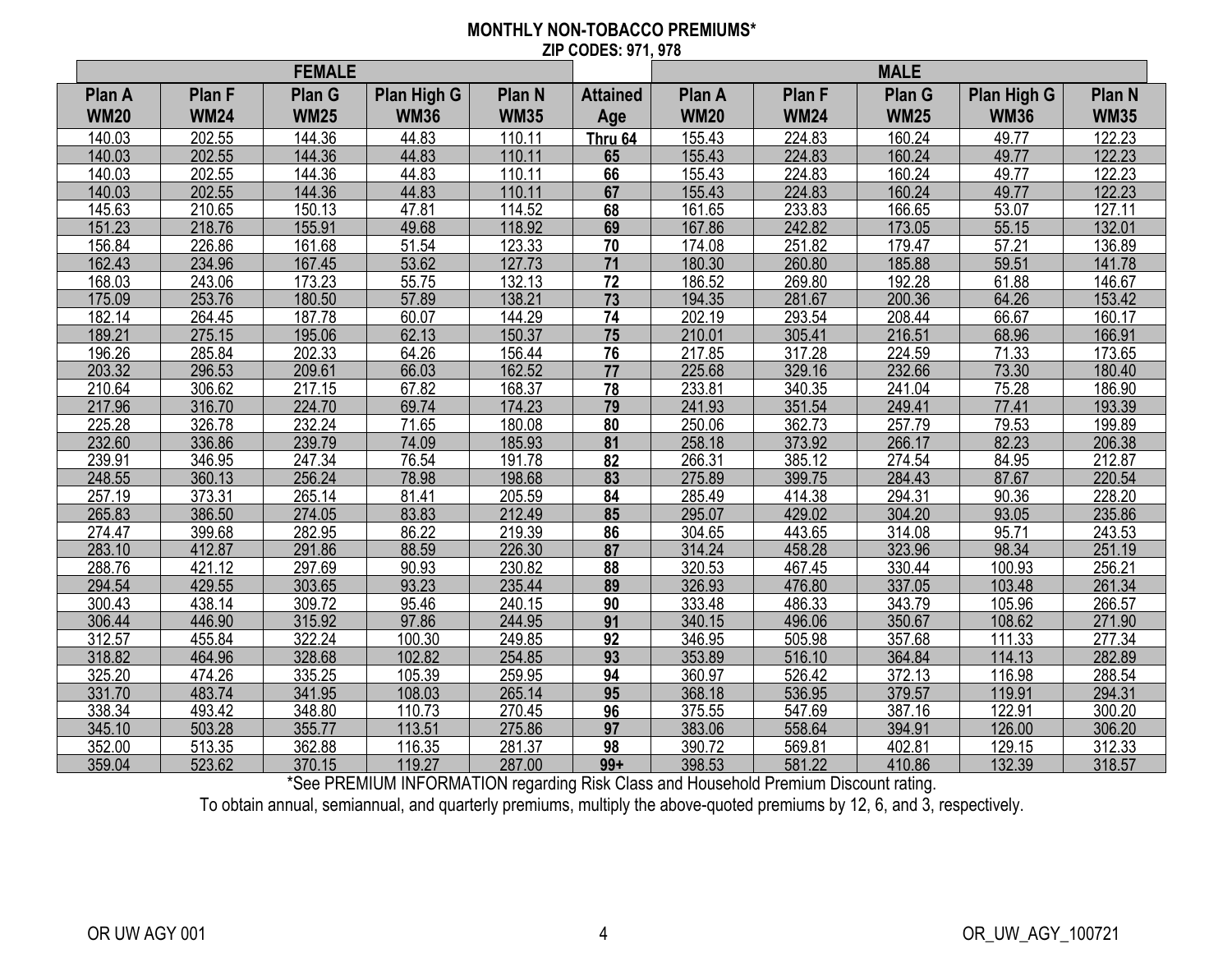#### **MONTHLY TOBACCO PREMIUMS\* ZIP CODES: 971, 978**

|             |             | <b>FEMALE</b> |             |               |                 | <b>MALE</b> |               |               |                    |                   |
|-------------|-------------|---------------|-------------|---------------|-----------------|-------------|---------------|---------------|--------------------|-------------------|
| Plan A      | Plan F      | Plan G        | Plan High G | <b>Plan N</b> | <b>Attained</b> | Plan A      | <b>Plan F</b> | <b>Plan G</b> | <b>Plan High G</b> | Plan <sub>N</sub> |
| <b>WM20</b> | <b>WM24</b> | <b>WM25</b>   | <b>WM36</b> | <b>WM35</b>   | Age             | <b>WM20</b> | <b>WM24</b>   | <b>WM25</b>   | <b>WM36</b>        | <b>WM35</b>       |
| 160.95      | 232.82      | 165.93        | 51.53       | 126.56        | Thru 64         | 178.65      | 258.43        | 184.18        | 57.20              | 140.49            |
| 160.95      | 232.82      | 165.93        | 51.53       | 126.56        | 65              | 178.65      | 258.43        | 184.18        | 57.20              | 140.49            |
| 160.95      | 232.82      | 165.93        | 51.53       | 126.56        | 66              | 178.65      | 258.43        | 184.18        | 57.20              | 140.49            |
| 160.95      | 232.82      | 165.93        | 51.53       | 126.56        | 67              | 178.65      | 258.43        | 184.18        | 57.20              | 140.49            |
| 167.39      | 242.13      | 172.57        | 54.95       | 131.63        | 68              | 185.80      | 268.77        | 191.55        | 61.00              | 146.11            |
| 173.83      | 251.45      | 179.21        | 57.11       | 136.69        | 69              | 192.95      | 279.11        | 198.91        | 63.39              | 151.73            |
| 180.27      | 260.75      | 185.84        | 59.24       | 141.75        | 70              | 200.10      | 289.44        | 206.28        | 65.76              | 157.35            |
| 186.70      | 270.07      | 192.47        | 61.63       | 146.82        | 71              | 207.24      | 299.77        | 213.65        | 68.41              | 162.96            |
| 193.14      | 279.38      | 199.11        | 64.08       | 151.88        | 72              | 214.39      | 310.11        | 221.02        | 71.12              | 168.59            |
| 201.25      | 291.68      | 207.47        | 66.54       | 158.86        | 73              | 223.39      | 323.76        | 230.30        | 73.86              | 176.34            |
| 209.36      | 303.97      | 215.84        | 69.04       | 165.85        | 74              | 232.40      | 337.40        | 239.58        | 76.63              | 184.10            |
| 217.48      | 316.26      | 224.21        | 71.41       | 172.83        | $\overline{75}$ | 241.40      | 351.05        | 248.86        | 79.26              | 191.85            |
| 225.59      | 328.55      | 232.57        | 73.86       | 179.82        | 76              | 250.40      | 364.69        | 258.15        | 81.99              | 199.60            |
| 233.70      | 340.84      | 240.93        | 75.89       | 186.81        | 77              | 259.41      | 378.34        | 267.43        | 84.25              | 207.36            |
| 242.11      | 352.43      | 249.60        | 77.95       | 193.53        | 78              | 268.75      | 391.20        | 277.06        | 86.53              | 214.82            |
| 250.53      | 364.02      | 258.28        | 80.16       | 200.26        | 79              | 278.09      | 404.07        | 286.68        | 88.98              | 222.29            |
| 258.94      | 375.61      | 266.95        | 82.36       | 206.99        | 80              | 287.42      | 416.93        | 296.31        | 91.41              | 229.76            |
| 267.36      | 387.20      | 275.62        | 85.16       | 213.71        | 81              | 296.76      | 429.79        | 305.94        | 94.52              | 237.22            |
| 275.76      | 398.79      | 284.29        | 87.97       | 220.44        | 82              | 306.10      | 442.66        | 315.57        | 97.64              | 244.68            |
| 285.69      | 413.94      | 294.53        | 90.78       | 228.37        | 83              | 317.12      | 459.48        | 326.93        | 100.77             | 253.49            |
| 295.62      | 429.10      | 304.76        | 93.57       | 236.30        | 84              | 328.15      | 476.30        | 338.29        | 103.87             | 262.30            |
| 305.55      | 444.25      | 315.00        | 96.36       | 244.24        | 85              | 339.16      | 493.12        | 349.65        | 106.95             | 271.11            |
| 315.48      | 459.41      | 325.23        | 99.10       | 252.18        | 86              | 350.18      | 509.94        | 361.01        | 110.01             | 279.92            |
| 325.41      | 474.56      | 335.47        | 101.83      | 260.12        | 87              | 361.19      | 526.76        | 372.37        | 113.04             | 288.73            |
| 331.91      | 484.05      | 342.18        | 104.52      | 265.31        | 88              | 368.42      | 537.30        | 379.82        | 116.01             | 294.50            |
| 338.55      | 493.74      | 349.02        | 107.16      | 270.63        | 89              | 375.79      | 548.04        | 387.41        | 118.95             | 300.39            |
| 345.32      | 503.61      | 356.00        | 109.73      | 276.04        | 90              | 383.31      | 559.00        | 395.16        | 121.80             | 306.40            |
| 352.23      | 513.68      | 363.13        | 112.48      | 281.56        | $\overline{91}$ | 390.97      | 570.19        | 403.06        | 124.85             | 312.52            |
| 359.27      | 523.96      | 370.39        | 115.29      | 287.19        | 92              | 398.79      | 581.59        | 411.13        | 127.97             | 318.78            |
| 366.46      | 534.44      | 377.79        | 118.18      | 292.93        | 93              | 406.77      | 593.22        | 419.35        | 131.18             | 325.16            |
| 373.79      | 545.12      | 385.35        | 121.14      | 298.79        | 94              | 414.90      | 605.08        | 427.74        | 134.46             | 331.65            |
| 381.26      | 556.02      | 393.05        | 124.17      | 304.76        | 95              | 423.20      | 617.18        | 436.29        | 137.83             | 338.29            |
| 388.89      | 567.14      | 400.92        | 127.28      | 310.86        | 96              | 431.66      | 629.53        | 445.01        | 141.28             | 345.06            |
| 396.66      | 578.49      | 408.93        | 130.47      | 317.08        | 97              | 440.30      | 642.12        | 453.92        | 144.83             | 351.96            |
| 404.60      | 590.05      | 417.11        | 133.74      | 323.42        | 98              | 449.11      | 654.96        | 463.00        | 148.45             | 359.00            |
| 412.69      | 601.86      | 425.46        | 137.09      | 329.89        | $99+$           | 458.08      | 668.07        | 472.25        | 152.17             | 366.17            |

\*See PREMIUM INFORMATION regarding Risk Class and Household Premium Discount rating.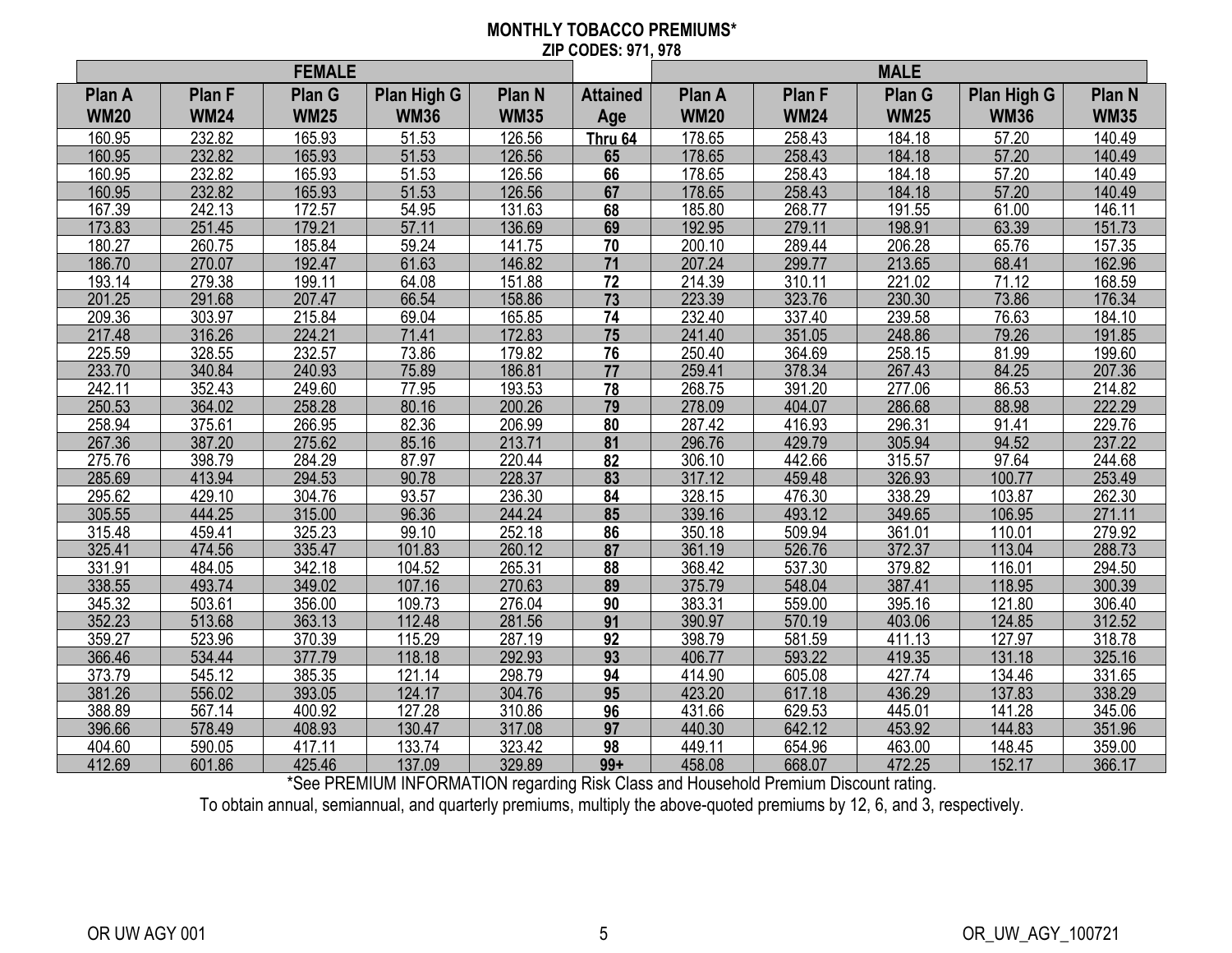### **Premium Information**

The premium for your policy will change. Because the premium rate is based on your attained age, the premium will increase each year as you age. This annual premium change will occur on the first policy renewal date which coincides with or follows the policy anniversary date.

A premium change for any other reason can occur on any policy renewal date. However, we cannot make such a change unless we make the same change to all policies using this form issued in the same state to persons of the same classification.

## **Risk Class Rating**

If, according to our underwriting standards, you are overweight or underweight for your height, you will be considered to be a greater insurable risk. In such a case, your premium will be priced either as Class I – 10% or Class II – 20% higher than the rates illustrated, based on your Body Mass Index (BMI) reading. Risk class rating will not be applicable when you apply for coverage during an open enrollment or guaranteed issue period.

### **Household Premium Discount**

You are eligible for a household premium discount if: (a) you reside with your spouse (including civil union/domestic partner) of any age or (b) for the past year you have resided with at least one, but not more than three, other adults who are age 60 or older. The discounted premium will be priced 12% lower than the rates illustrated. The policy's household premium discount will be removed if the other adult or spouse no longer resides with you (other than in the case of his or her death).

## **Read Your Policy Very Carefully**

This is only an outline describing your policy's most important features. The policy is your insurance contract. You must read the policy itself to understand all of the rights and duties of both you and your insurance company.

## **Right to Return Policy**

If you find that you are not satisfied with your policy, you may return it to 3300 Mutual of Omaha Plaza, Omaha, NE 68175. If you send the policy back to us within 30 days after you receive it, we will treat the policy as if it had never been issued and return all your payments.

## **Policy Replacement**

If you are replacing another health insurance policy, do NOT cancel it until you have actually received your new policy and are sure you want to keep it.

## **Notice**

The policy may not fully cover all of your medical costs. Neither we nor our agents are connected with Medicare. This outline of coverage does not give all the details of Medicare coverage. Contact your local Social Security office or consult "Medicare & You" for more details.

## **Complete Answers Are Very Important**

When you fill out the application for the new policy, be sure to answer truthfully and completely all questions about your medical and health history. The company may cancel your policy and refuse to pay any claims if you leave out or falsify important medical information. Review the application carefully before you sign it. Be certain that all information has been properly recorded.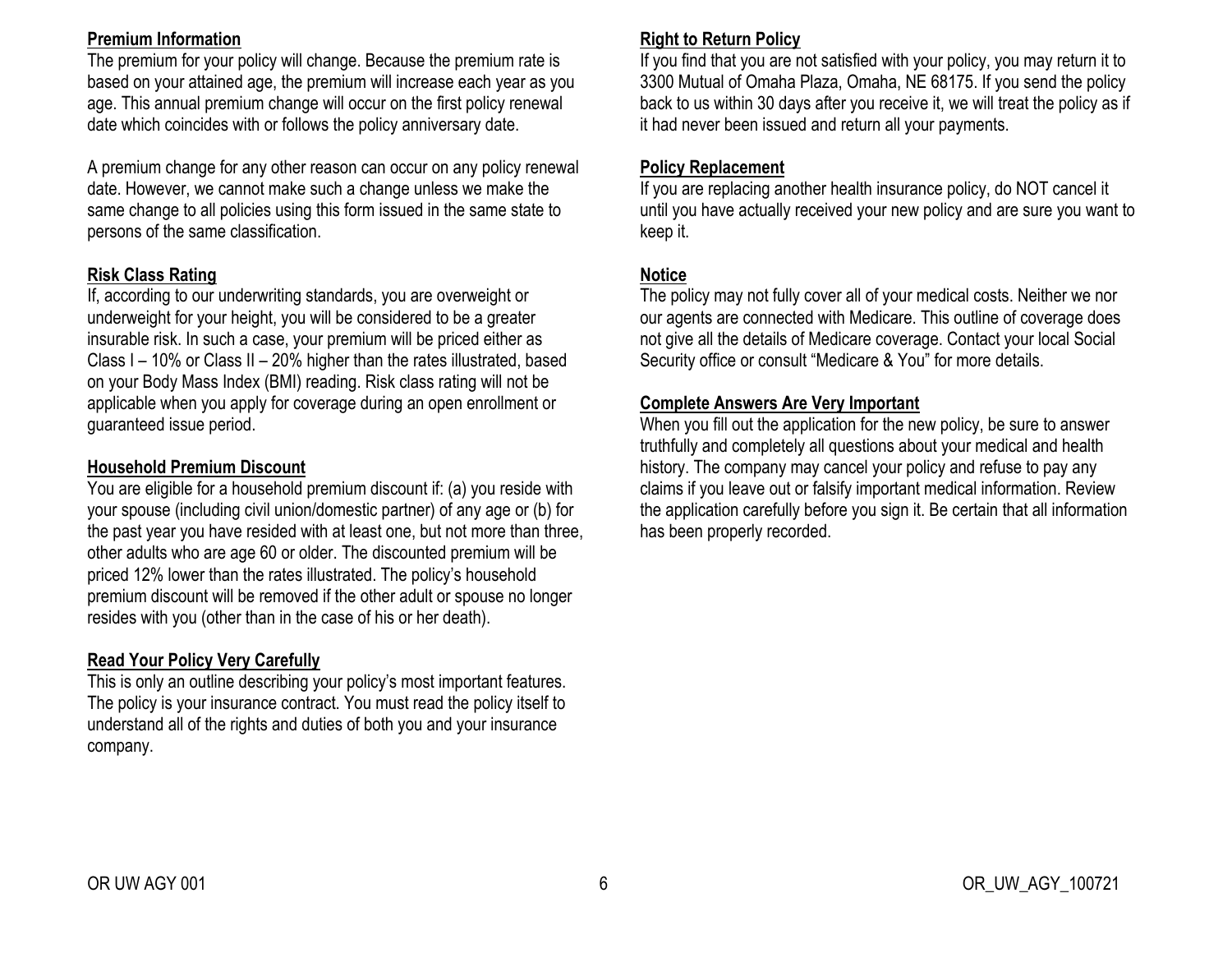### **PLAN A MEDICARE (PART A) – HOSPITAL SERVICES – PER BENEFIT PERIOD**

\*A benefit period begins on the first day you receive service as an inpatient in a hospital and ends after you have been out of the hospital and have not received skilled care in any other facility for 60 days in a row.

| <b>SERVICES</b>                                                                                                                                                                                                                                       | <b>MEDICARE PAYS</b>                                                                             | <b>PLAN A PAYS</b>                 | YOU PAY                     |
|-------------------------------------------------------------------------------------------------------------------------------------------------------------------------------------------------------------------------------------------------------|--------------------------------------------------------------------------------------------------|------------------------------------|-----------------------------|
| <b>HOSPITALIZATION*</b><br>Semiprivate room and board, general nursing, and                                                                                                                                                                           |                                                                                                  |                                    |                             |
| miscellaneous services and supplies<br>First 60 days                                                                                                                                                                                                  | All but \$1,484                                                                                  | \$0                                | \$1,484 (Part A deductible) |
| 61 <sup>st</sup> through 90 <sup>th</sup> day                                                                                                                                                                                                         | All but \$371 a day                                                                              | \$371 a day                        | \$0                         |
| 91 <sup>st</sup> day and after:<br>While using 60 lifetime reserve days                                                                                                                                                                               | All but \$742 a day                                                                              | $$742$ a day                       | \$0                         |
| Once lifetime reserve days are used:<br>Additional 365 days                                                                                                                                                                                           | \$0                                                                                              | 100% of Medicare-eligible expenses | $$0**$                      |
| Beyond the additional 365 days                                                                                                                                                                                                                        | \$0                                                                                              | \$0                                | All costs                   |
| <b>SKILLED NURSING FACILITY CARE*</b><br>You must meet Medicare's requirements, including<br>having been in a hospital for at least 3 days and<br>entered a Medicare-approved facility within 30 days<br>after leaving the hospital.<br>First 20 days | All approved amounts                                                                             | \$0                                | \$0                         |
| 21 <sup>st</sup> through 100 <sup>th</sup> day                                                                                                                                                                                                        | All but \$185.50 a day                                                                           | \$0                                | Up to \$185.50 a day        |
| 101 <sup>st</sup> day and after                                                                                                                                                                                                                       | \$0                                                                                              | \$0                                | All costs                   |
| <b>BLOOD</b>                                                                                                                                                                                                                                          |                                                                                                  |                                    |                             |
| First 3 pints                                                                                                                                                                                                                                         | \$0                                                                                              | 3 pints                            | \$0                         |
| Additional amounts                                                                                                                                                                                                                                    | 100%                                                                                             | \$0                                | \$0                         |
| <b>HOSPICE CARE</b><br>You must meet Medicare's requirements, including a<br>doctor's certification of terminal illness                                                                                                                               | All but very limited<br>copayment/coinsurance for outpatient<br>drugs and inpatient respite care | Medicare copayment/coinsurance     | $\overline{30}$             |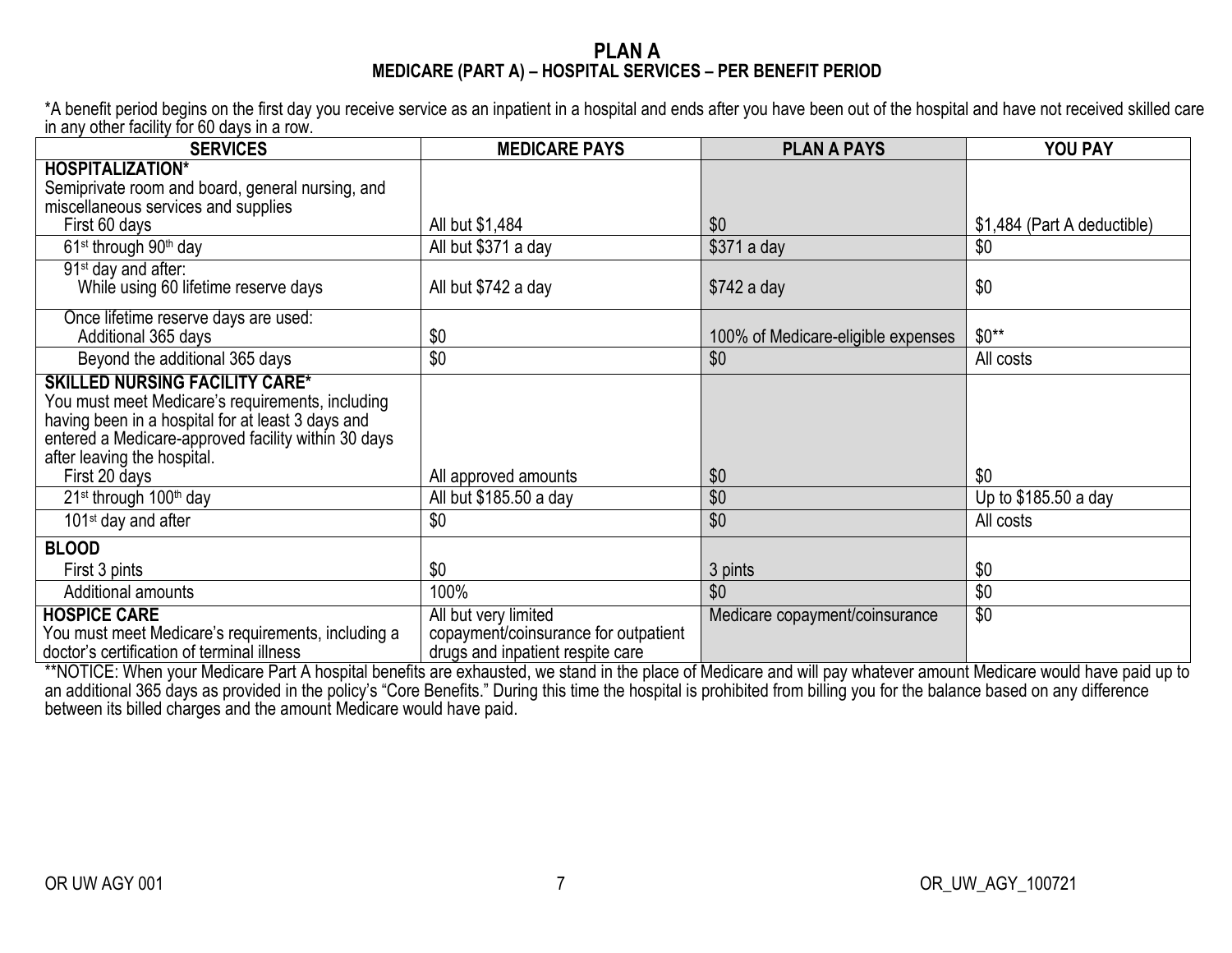## **PLAN A MEDICARE (PART B) – MEDICAL SERVICES – PER CALENDAR YEAR**

\*Once you have been billed \$203 of Medicare-approved amounts for covered services (which are noted with an asterisk), your Part B deductible will have been met for the calendar year.

| <b>SERVICES</b>                                                  | <b>MEDICARE PAYS</b> | <b>PLAN A PAYS</b> | <b>YOU PAY</b>            |
|------------------------------------------------------------------|----------------------|--------------------|---------------------------|
| <b>MEDICAL EXPENSES - IN OR OUT OF THE HOSPITAL AND</b>          |                      |                    |                           |
| OUTPATIENT HOSPITAL TREATMENT, such as physician's               |                      |                    |                           |
| services, inpatient and outpatient medical and surgical services |                      |                    |                           |
| and supplies, physical and speech therapy, diagnostic tests,     |                      |                    |                           |
| durable medical equipment                                        |                      |                    |                           |
| First \$203 of Medicare-approved amounts*                        | \$0                  | \$0                | \$203 (Part B deductible) |
| Remainder of Medicare-approved amounts                           | Generally 80%        | Generally 20%      | \$0                       |
| Part B Excess Charges (above Medicare-approved amounts)          | \$0                  | \$0                | All costs                 |
| <b>BLOOD</b>                                                     |                      |                    |                           |
| First 3 pints                                                    | \$0                  | All costs          | \$0                       |
| Next \$203 of Medicare-approved amounts*                         | \$0                  | \$0                | \$203 (Part B deductible) |
| Remainder of Medicare-approved amounts                           | 80%                  | 20%                | \$0                       |
| <b>CLINICAL LABORATORY SERVICES - TESTS FOR</b>                  |                      |                    |                           |
| <b>DIAGNOSTIC SERVICES</b>                                       | 100%                 | \$0                | \$0                       |

**PARTS A AND B**

| <b>HOME HEALTH CARE - MEDICARE-APPROVED SERVICES</b>           |      |     |                           |
|----------------------------------------------------------------|------|-----|---------------------------|
| Medically necessary skilled care services and medical supplies | 100% | \$0 |                           |
| <b>DURABLE MEDICAL EQUIPMENT</b>                               |      |     |                           |
| First \$203 of Medicare-approved amounts*                      | \$0  | \$0 | \$203 (Part B deductible) |
| Remainder of Medicare-approved amounts                         | 80%  | 20% |                           |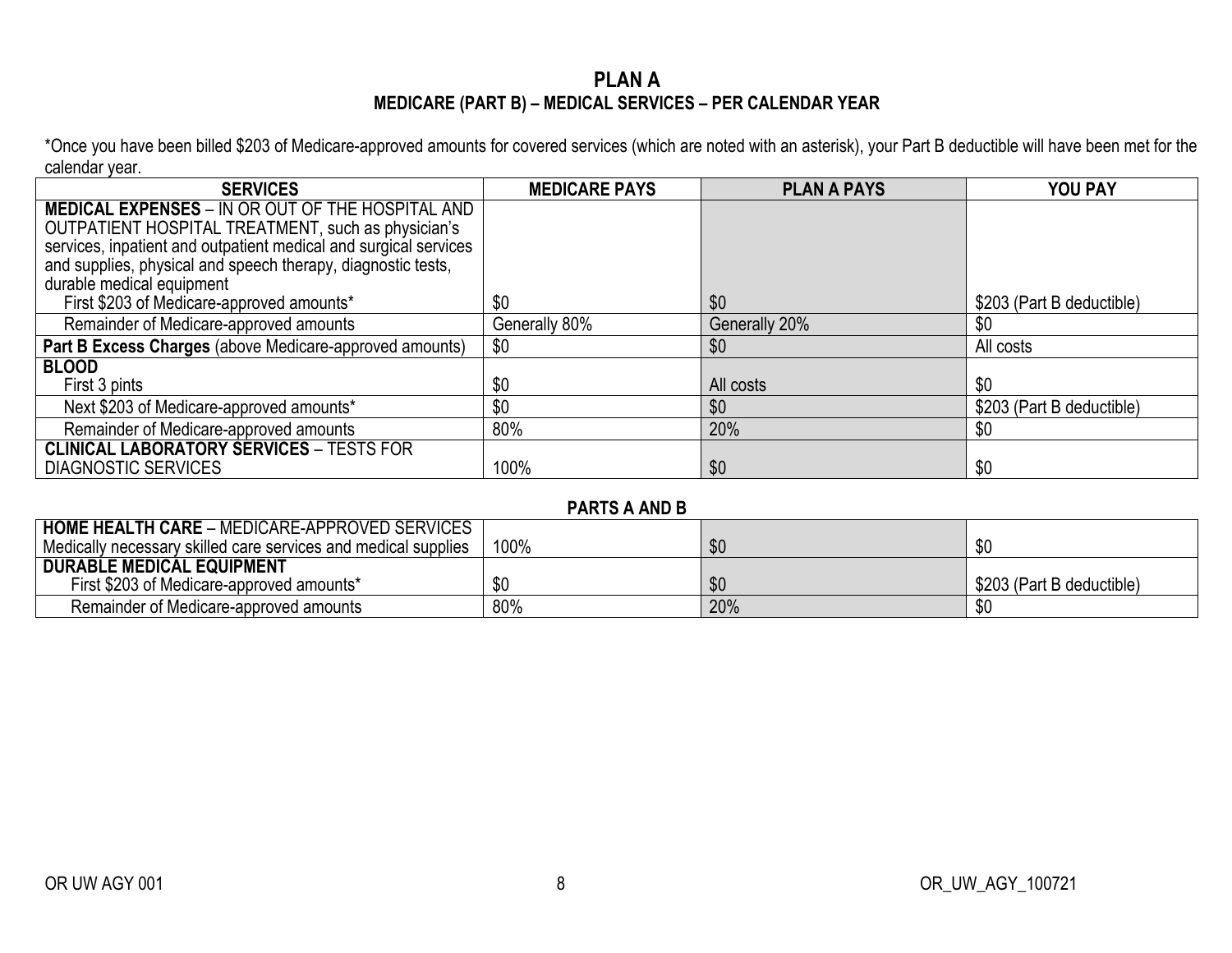#### **PLAN F MEDICARE (PART A) – HOSPITAL SERVICES – PER BENEFIT PERIOD Medicare first eligible before 2020 only**

\*A benefit period begins on the first day you receive service as an inpatient in a hospital and ends after you have been out of the hospital and have not received skilled care in any other facility for 60 days in a row.

| <b>SERVICES</b>                                                                                                                                                                                                                   | <b>MEDICARE PAYS</b>                                                                                | <b>PLAN F PAYS</b>                 | <b>YOU PAY</b>   |
|-----------------------------------------------------------------------------------------------------------------------------------------------------------------------------------------------------------------------------------|-----------------------------------------------------------------------------------------------------|------------------------------------|------------------|
| <b>HOSPITALIZATION*</b>                                                                                                                                                                                                           |                                                                                                     |                                    |                  |
| Semiprivate room and board, general nursing, and                                                                                                                                                                                  |                                                                                                     |                                    |                  |
| miscellaneous services and supplies                                                                                                                                                                                               |                                                                                                     |                                    |                  |
| First 60 days                                                                                                                                                                                                                     | All but \$1,484                                                                                     | \$1,484 (Part A deductible)        | \$0              |
| 61 <sup>st</sup> through 90 <sup>th</sup> day                                                                                                                                                                                     | All but \$371 a day                                                                                 | $$371$ a day                       | $\overline{\$0}$ |
| 91 <sup>st</sup> day and after:                                                                                                                                                                                                   |                                                                                                     |                                    |                  |
| While using 60 lifetime reserve days                                                                                                                                                                                              | All but \$742 a day                                                                                 | $$742$ a day                       | \$0              |
| Once lifetime reserve days are used:                                                                                                                                                                                              |                                                                                                     |                                    |                  |
| Additional 365 days                                                                                                                                                                                                               | \$0                                                                                                 | 100% of Medicare-eligible expenses | $$0**$           |
| Beyond the additional 365 days                                                                                                                                                                                                    | $\overline{30}$                                                                                     | \$0                                | All costs        |
| <b>SKILLED NURSING FACILITY CARE*</b><br>You must meet Medicare's requirements, including having<br>been in a hospital for at least 3 days and entered a Medicare-<br>approved facility within 30 days after leaving the hospital |                                                                                                     |                                    |                  |
| First 20 days                                                                                                                                                                                                                     | All approved amounts                                                                                | \$0                                | \$0              |
| 21 <sup>st</sup> through 100 <sup>th</sup> day                                                                                                                                                                                    | All but \$185.50 a day                                                                              | Up to \$185.50 a day               | $\overline{30}$  |
| 101 <sup>st</sup> day and after                                                                                                                                                                                                   | $\overline{30}$                                                                                     | $\overline{50}$                    | All costs        |
| <b>BLOOD</b>                                                                                                                                                                                                                      |                                                                                                     |                                    |                  |
| First 3 pints                                                                                                                                                                                                                     | \$0                                                                                                 | 3 pints                            | \$0              |
| <b>Additional amounts</b>                                                                                                                                                                                                         | 100%                                                                                                | $\overline{30}$                    | $\overline{\$0}$ |
| <b>HOSPICE CARE</b><br>You must meet Medicare's requirements, including a doctor's<br>certification of terminal illness                                                                                                           | All but very limited<br>copayment/coinsurance for<br>outpatient drugs and inpatient<br>respite care | Medicare copayment/coinsurance     | $\overline{30}$  |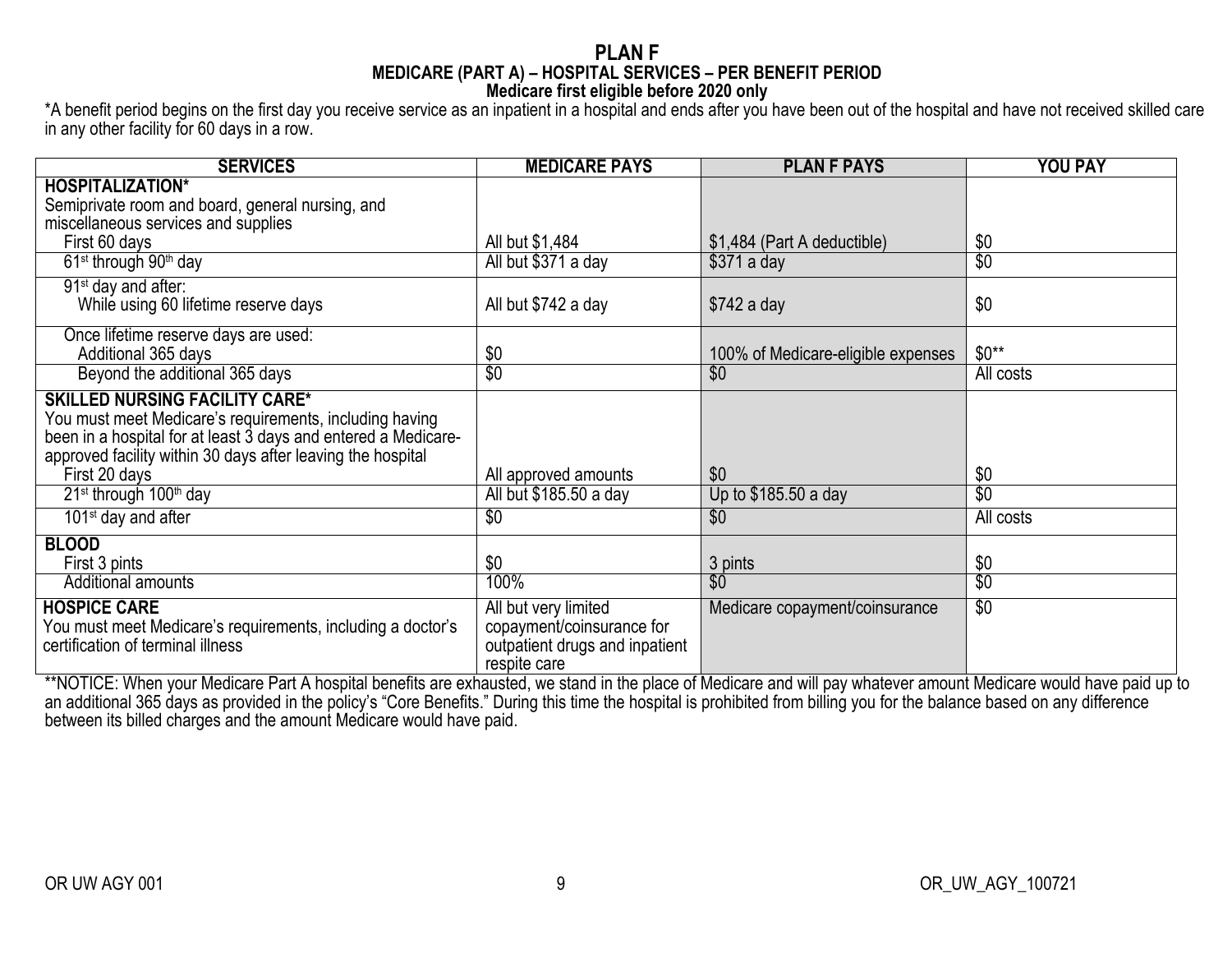### **PLAN F MEDICARE (PART B) – MEDICAL SERVICES – PER CALENDAR YEAR Medicare first eligible before 2020 only**

| <b>SERVICES</b>                                              | <b>MEDICARE PAYS</b> | <b>PLAN F PAYS</b>        | <b>YOU PAY</b> |
|--------------------------------------------------------------|----------------------|---------------------------|----------------|
| <b>MEDICAL EXPENSES - IN OR OUT OF THE HOSPITAL</b>          |                      |                           |                |
| AND OUTPATIENT HOSPITAL TREATMENT, such as                   |                      |                           |                |
| physician's services, inpatient and outpatient medical and   |                      |                           |                |
| surgical services and supplies, physical and speech therapy, |                      |                           |                |
| diagnostic tests, durable medical equipment                  |                      |                           |                |
| First \$203 of Medicare-approved amounts                     | \$0                  | \$203 (Part B deductible) | \$0            |
| Remainder of Medicare-approved amounts                       | Generally 80%        | Generally 20%             | \$0            |
| Part B Excess Charges (above Medicare-approved amounts)      | \$0                  | 100%                      | \$0            |
| <b>BLOOD</b>                                                 |                      |                           |                |
| First 3 pints                                                | \$0                  | All costs                 | \$0            |
| Next \$203 of Medicare-approved amounts                      | \$0                  | \$203 (Part B deductible) | \$0            |
| Remainder of Medicare-approved amounts                       | 80%                  | 20%                       | \$0            |
| <b>CLINICAL LABORATORY SERVICES - TESTS FOR</b>              |                      |                           |                |
| <b>DIAGNOSTIC SERVICES</b>                                   | 100%                 | \$0                       | \$0            |

| <b>PARTS A AND B</b> |  |  |  |
|----------------------|--|--|--|
|----------------------|--|--|--|

| <b>HOME HEALTH CARE - MEDICARE-APPROVED</b>           |      |                           |     |
|-------------------------------------------------------|------|---------------------------|-----|
| I SERVICES                                            |      |                           |     |
| Medically necessary skilled care services and medical | 100% | \$0                       | \$0 |
| supplies                                              |      |                           |     |
| <b>DURABLE MEDICAL EQUIPMENT</b>                      |      |                           |     |
| First \$203 of Medicare-approved amounts              | \$0  | \$203 (Part B deductible) | \$0 |
| Remainder of Medicare-approved amounts                | 80%  | 20%                       | \$0 |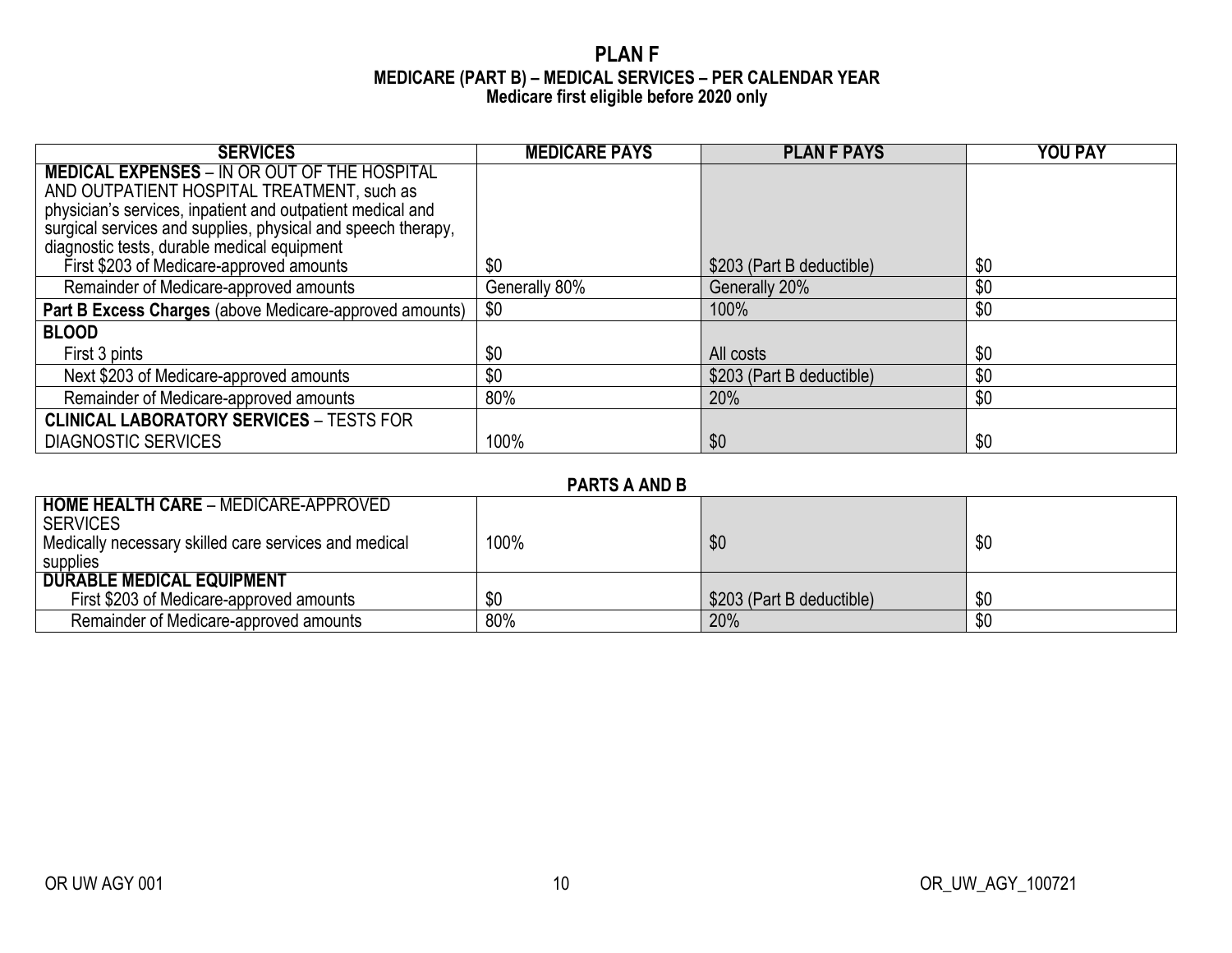### **PLAN F MEDICARE (PART B) – MEDICAL SERVICES – PER CALENDAR YEAR Medicare first eligible before 2020 only**

| <b>SERVICES</b>                                                                                                                                                   | <b>MEDICARE PAYS</b> | <b>PLAN F PAYS</b>                               | <b>YOU PAY</b>                                                   |
|-------------------------------------------------------------------------------------------------------------------------------------------------------------------|----------------------|--------------------------------------------------|------------------------------------------------------------------|
| <b>FOREIGN TRAVEL - NOT COVERED BY MEDICARE</b><br>Medically necessary emergency care services beginning<br>during the first 60 days of each trip outside the USA |                      |                                                  |                                                                  |
| First \$250 each calendar year                                                                                                                                    | \$0                  | \$0                                              | \$250                                                            |
| Remainder of charges                                                                                                                                              | \$0                  | 80% to a lifetime maximum benefit<br>of \$50,000 | 20% and amounts over the<br>\$50,000 lifetime maximum<br>benefit |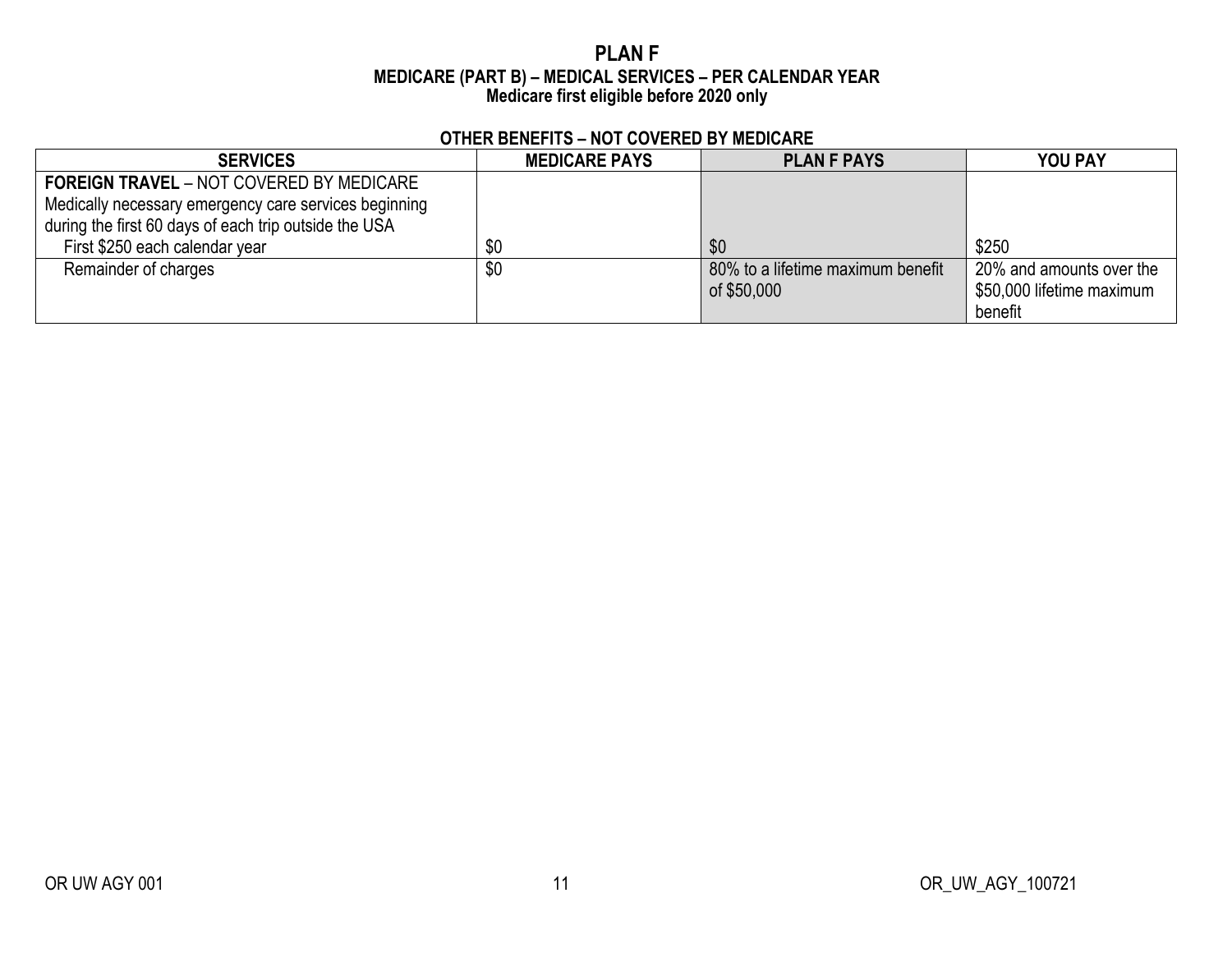### **PLAN G MEDICARE (PART A) – HOSPITAL SERVICES – PER BENEFIT PERIOD**

\*A benefit period begins on the first day you receive service as an inpatient in a hospital and ends after you have been out of the hospital and have not received skilled care in any other facility for 60 days in a row.

| <b>SERVICES</b>                                                                                                                                                                                                                   | <b>MEDICARE PAYS</b>                                                                                | <b>PLAN G PAYS</b>                 | <b>YOU PAY</b>  |
|-----------------------------------------------------------------------------------------------------------------------------------------------------------------------------------------------------------------------------------|-----------------------------------------------------------------------------------------------------|------------------------------------|-----------------|
| <b>HOSPITALIZATION*</b>                                                                                                                                                                                                           |                                                                                                     |                                    |                 |
| Semiprivate room and board, general nursing, and                                                                                                                                                                                  |                                                                                                     |                                    |                 |
| miscellaneous services and supplies                                                                                                                                                                                               |                                                                                                     |                                    |                 |
| First 60 days                                                                                                                                                                                                                     | All but \$1,484                                                                                     | \$1,484 (Part A deductible)        | \$0             |
| 61 <sup>st</sup> through 90 <sup>th</sup> day                                                                                                                                                                                     | All but \$371 a day                                                                                 | $$371$ a day                       | \$0             |
| 91 <sup>st</sup> day and after:                                                                                                                                                                                                   |                                                                                                     |                                    |                 |
| While using 60 lifetime reserve days                                                                                                                                                                                              | All but \$742 a day                                                                                 | $$742$ a day                       | \$0             |
| Once lifetime reserve days are used:                                                                                                                                                                                              |                                                                                                     |                                    |                 |
| Additional 365 days                                                                                                                                                                                                               | \$0                                                                                                 | 100% of Medicare-eligible expenses | $$0**$          |
| Beyond the additional 365 days                                                                                                                                                                                                    | \$0                                                                                                 | \$0                                | All costs       |
| <b>SKILLED NURSING FACILITY CARE*</b><br>You must meet Medicare's requirements, including having<br>been in a hospital for at least 3 days and entered a Medicare-<br>approved facility within 30 days after leaving the hospital |                                                                                                     |                                    |                 |
| First 20 days                                                                                                                                                                                                                     | All approved amounts                                                                                | \$0                                | \$0             |
| 21 <sup>st</sup> through 100 <sup>th</sup> day                                                                                                                                                                                    | All but \$185.50 a day                                                                              | Up to \$185.50 a day               | \$0             |
| 101 <sup>st</sup> day and after                                                                                                                                                                                                   | \$0                                                                                                 | \$0                                | All costs       |
| <b>BLOOD</b>                                                                                                                                                                                                                      |                                                                                                     |                                    |                 |
| First 3 pints                                                                                                                                                                                                                     | \$0                                                                                                 | 3 pints                            | \$0             |
| <b>Additional amounts</b>                                                                                                                                                                                                         | 100%                                                                                                | \$0                                | \$0             |
| <b>HOSPICE CARE</b><br>You must meet Medicare's requirements, including a doctor's<br>certification of terminal illness                                                                                                           | All but very limited<br>copayment/coinsurance for<br>outpatient drugs and inpatient<br>respite care | Medicare copayment/coinsurance     | $\overline{50}$ |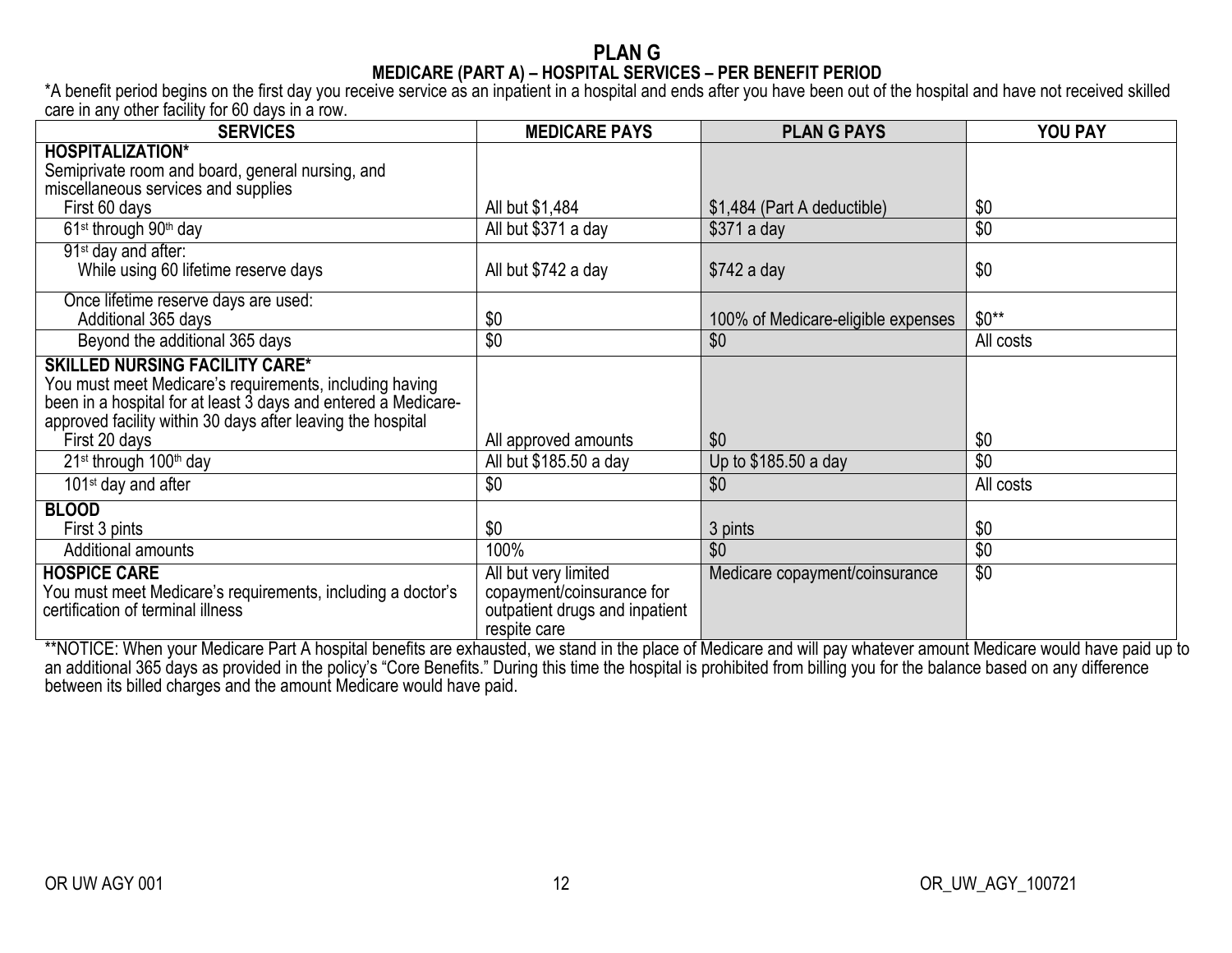#### **PLAN G MEDICARE (PART B) – MEDICAL SERVICES – PER CALENDAR YEAR**

\*Once you have been billed \$203 of Medicare-approved amounts for covered services (which are noted with an asterisk), your Part B deductible will have been met for the calendar year.

| <b>SERVICES</b>                                                  | <b>MEDICARE PAYS</b> | <b>PLAN G PAYS</b> | YOU PAY                   |
|------------------------------------------------------------------|----------------------|--------------------|---------------------------|
| <b>MEDICAL EXPENSES - IN OR OUT OF THE HOSPITAL AND</b>          |                      |                    |                           |
| OUTPATIENT HOSPITAL TREATMENT, such as physician's               |                      |                    |                           |
| services, inpatient and outpatient medical and surgical services |                      |                    |                           |
| and supplies, physical and speech therapy, diagnostic tests,     |                      |                    |                           |
| durable medical equipment                                        |                      |                    |                           |
| First \$203 of Medicare-approved amounts*                        | \$0                  | \$0                | \$203 (Part B deductible) |
| Remainder of Medicare-approved amounts                           | Generally 80%        | Generally 20%      | \$0                       |
| Part B Excess Charges (above Medicare-approved amounts)          | \$0                  | 100%               | $\sqrt[6]{}$              |
| <b>BLOOD</b>                                                     |                      |                    |                           |
| First 3 pints                                                    | \$0                  | All costs          | \$0                       |
| Next \$203 of Medicare-approved amounts*                         | \$0                  | \$0                | \$203 (Part B deductible) |
| Remainder of Medicare-approved amounts                           | 80%                  | 20%                | \$0                       |
| <b>CLINICAL LABORATORY SERVICES - TESTS FOR</b>                  |                      |                    |                           |
| <b>DIAGNOSTIC SERVICES</b>                                       | 100%                 | \$0                | \$0                       |

### **PARTS A AND B**

| <b>HOME HEALTH CARE - MEDICARE-APPROVED SERVICES</b>           |      |     |                           |
|----------------------------------------------------------------|------|-----|---------------------------|
| Medically necessary skilled care services and medical supplies | 100% | \$0 | n n                       |
| <b>DURABLE MEDICAL EQUIPMENT</b>                               |      |     |                           |
| First \$203 of Medicare-approved amounts*                      |      | \$0 | \$203 (Part B deductible) |
| Remainder of Medicare-approved amounts                         | 80%  | 20% |                           |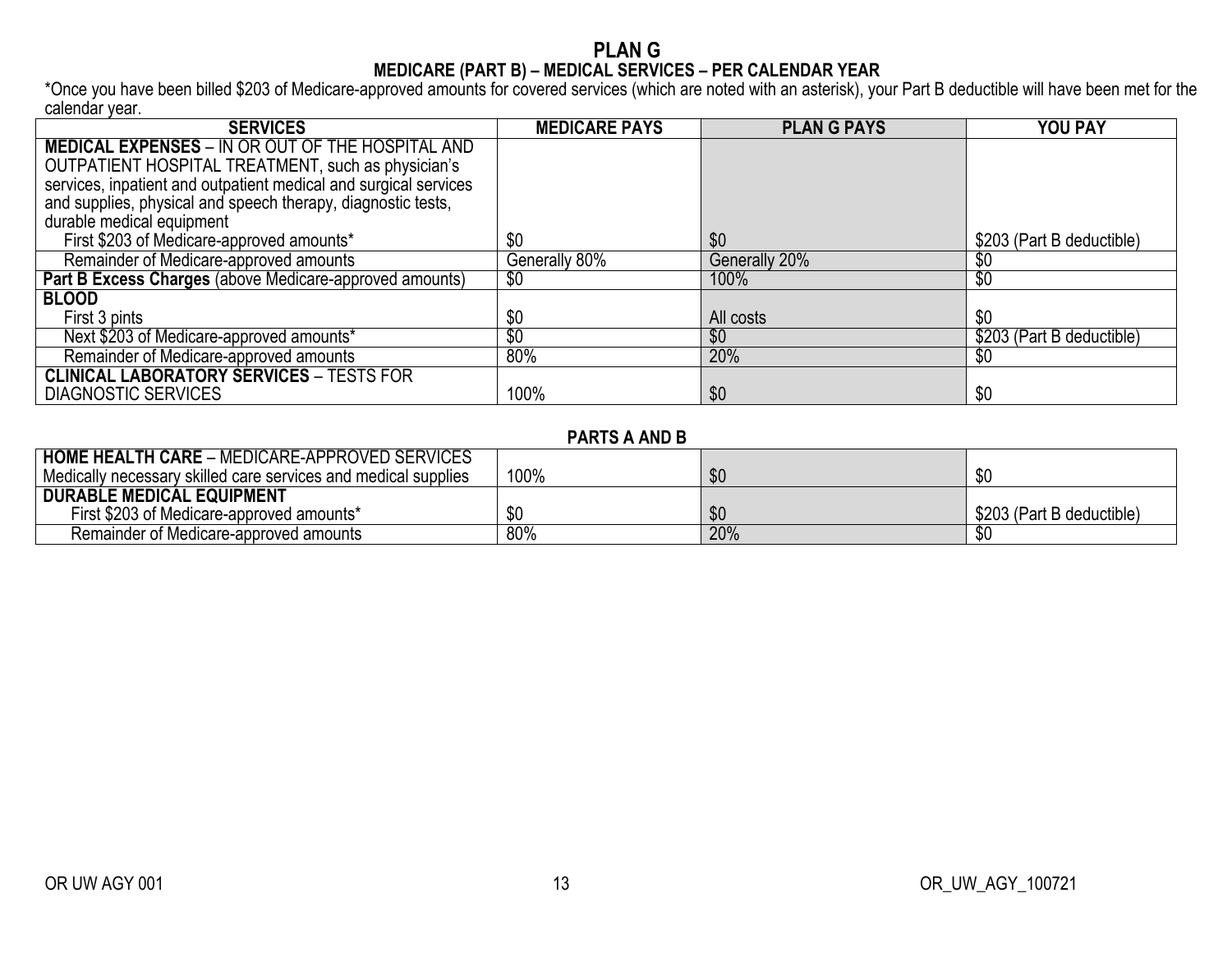## **PLAN G MEDICARE (PART B) – MEDICAL SERVICES – PER CALENDAR YEAR**

| <b>SERVICES</b>                                              | <b>MEDICARE PAYS</b> | <b>PLANG PAYS</b>                 | <b>YOU PAY</b>            |
|--------------------------------------------------------------|----------------------|-----------------------------------|---------------------------|
| <b>FOREIGN TRAVEL - NOT COVERED BY MEDICARE</b>              |                      |                                   |                           |
| Medically necessary emergency care services beginning during |                      |                                   |                           |
| the first 60 days of each trip outside the USA               |                      |                                   |                           |
| First \$250 each calendar year                               | \$0                  | \$0                               | \$250                     |
| Remainder of charges                                         | \$0                  | 80% to a lifetime maximum benefit | 20% and amounts over the  |
|                                                              |                      | of \$50,000                       | \$50,000 lifetime maximum |
|                                                              |                      |                                   | benefit                   |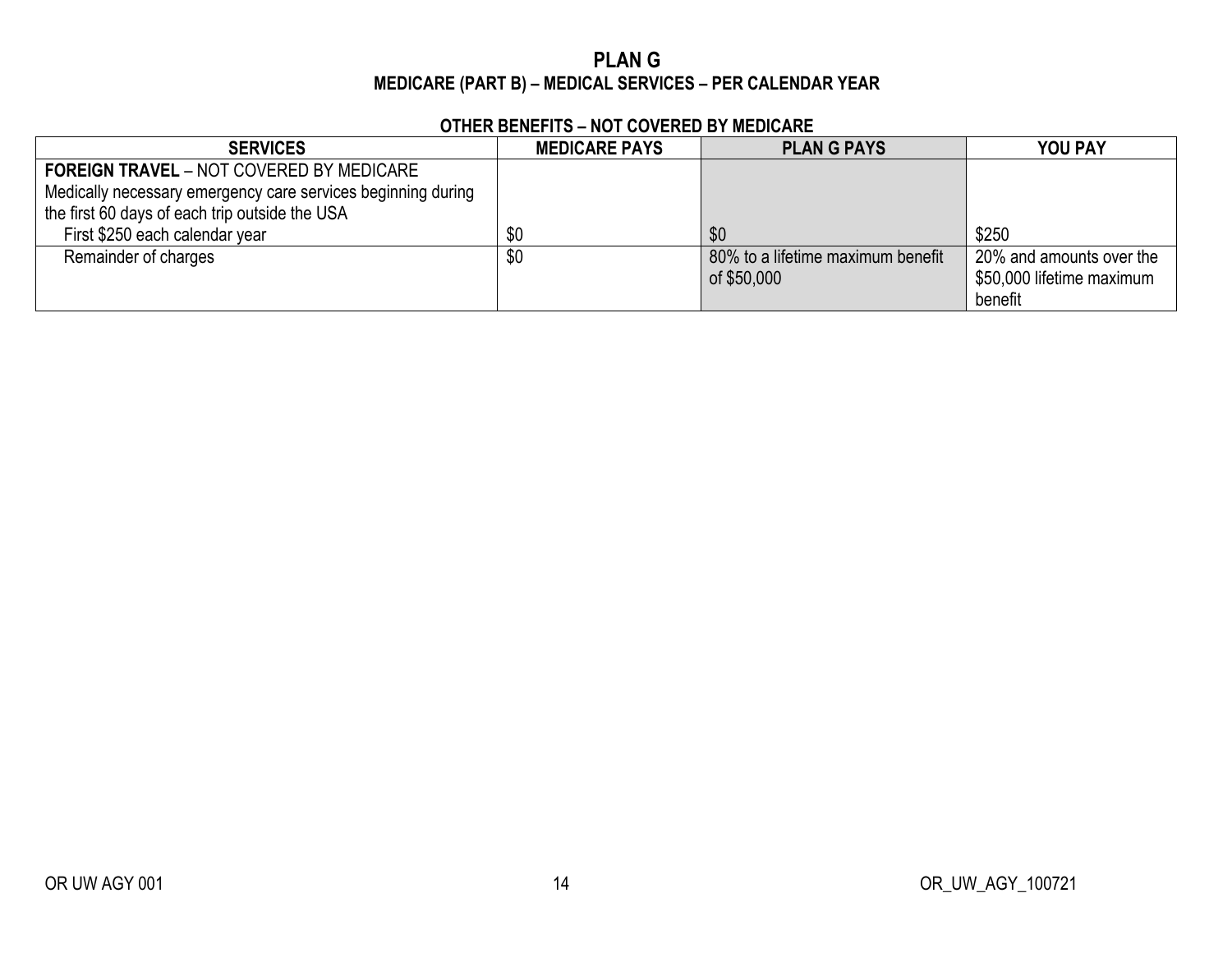## **HIGH DEDUCTIBLE PLAN G MEDICARE (PART A) – HOSPITAL SERVICES – PER BENEFIT PERIOD**

\*A benefit period begins on the first day you receive service as an inpatient in a hospital and ends after you have been out of the hospital and have not received skilled care in any other facility for 60 days in a row.

\*\*\*This high deductible plan pays the same benefits as Plan G after you have paid a calendar year \$2,370 deductible. Benefits from the high deductible Plan G will not begin until out-of-pocket expenses are \$2,370. Out-of-pocket expenses for this deductible include expenses for the Medicare Part B deductible, and expenses that would ordinarily be paid by the policy. This does not include the plan's separate foreign travel emergency deductible.

|                                                                                                                               |                                | AFTER YOU PAY \$2,370                    | IN ADDITION TO \$2,370          |
|-------------------------------------------------------------------------------------------------------------------------------|--------------------------------|------------------------------------------|---------------------------------|
| <b>SERVICES</b>                                                                                                               | <b>MEDICARE PAYS</b>           | <b>DEDUCTIBLE***</b><br><b>PLAN PAYS</b> | <b>DEDUCTIBLE***</b><br>YOU PAY |
| <b>HOSPITALIZATION*</b>                                                                                                       |                                |                                          |                                 |
| Semiprivate room and board, general nursing, and                                                                              |                                |                                          |                                 |
| miscellaneous services and supplies                                                                                           |                                |                                          |                                 |
| First 60 days                                                                                                                 | All but \$1,484                | \$1,484 (Part A deductible)              | \$0                             |
| 61 <sup>st</sup> through 90 <sup>th</sup> day                                                                                 | All but \$371 a day            | $$371$ a day                             | \$0                             |
| 91 <sup>st</sup> day and after:                                                                                               |                                |                                          |                                 |
| While using 60 lifetime reserve days                                                                                          | All but \$742 a day            | $$742$ a day                             | \$0                             |
| Once lifetime reserve days are used:                                                                                          |                                |                                          |                                 |
| Additional 365 days                                                                                                           | \$0                            | 100% of Medicare-eligible expenses       | $$0**$                          |
| Beyond the additional 365 days                                                                                                | \$0                            | \$0                                      | All costs                       |
| <b>SKILLED NURSING FACILITY CARE*</b>                                                                                         |                                |                                          |                                 |
| You must meet Medicare's requirements, including having                                                                       |                                |                                          |                                 |
| been in a hospital for at least 3 days and entered a Medicare-<br>approved facility within 30 days after leaving the hospital |                                |                                          |                                 |
| First 20 days                                                                                                                 | All approved amounts           | \$0                                      | \$0                             |
| 21 <sup>st</sup> through 100 <sup>th</sup> day                                                                                | All but \$185.50 a day         | Up to \$185.50 a day                     | \$0                             |
| 101 <sup>st</sup> day and after                                                                                               | \$0                            | \$0                                      | All costs                       |
| <b>BLOOD</b>                                                                                                                  |                                |                                          |                                 |
| First 3 pints                                                                                                                 | \$0                            | 3 pints                                  | \$0                             |
| <b>Additional amounts</b>                                                                                                     | 100%                           | \$0                                      | \$0                             |
| <b>HOSPICE CARE</b>                                                                                                           | All but very limited           | Medicare copayment/coinsurance           | $\overline{30}$                 |
| You must meet Medicare's requirements, including a doctor's                                                                   | copayment/ coinsurance for     |                                          |                                 |
| certification of terminal illness                                                                                             | outpatient drugs and inpatient |                                          |                                 |
|                                                                                                                               | respite care                   |                                          |                                 |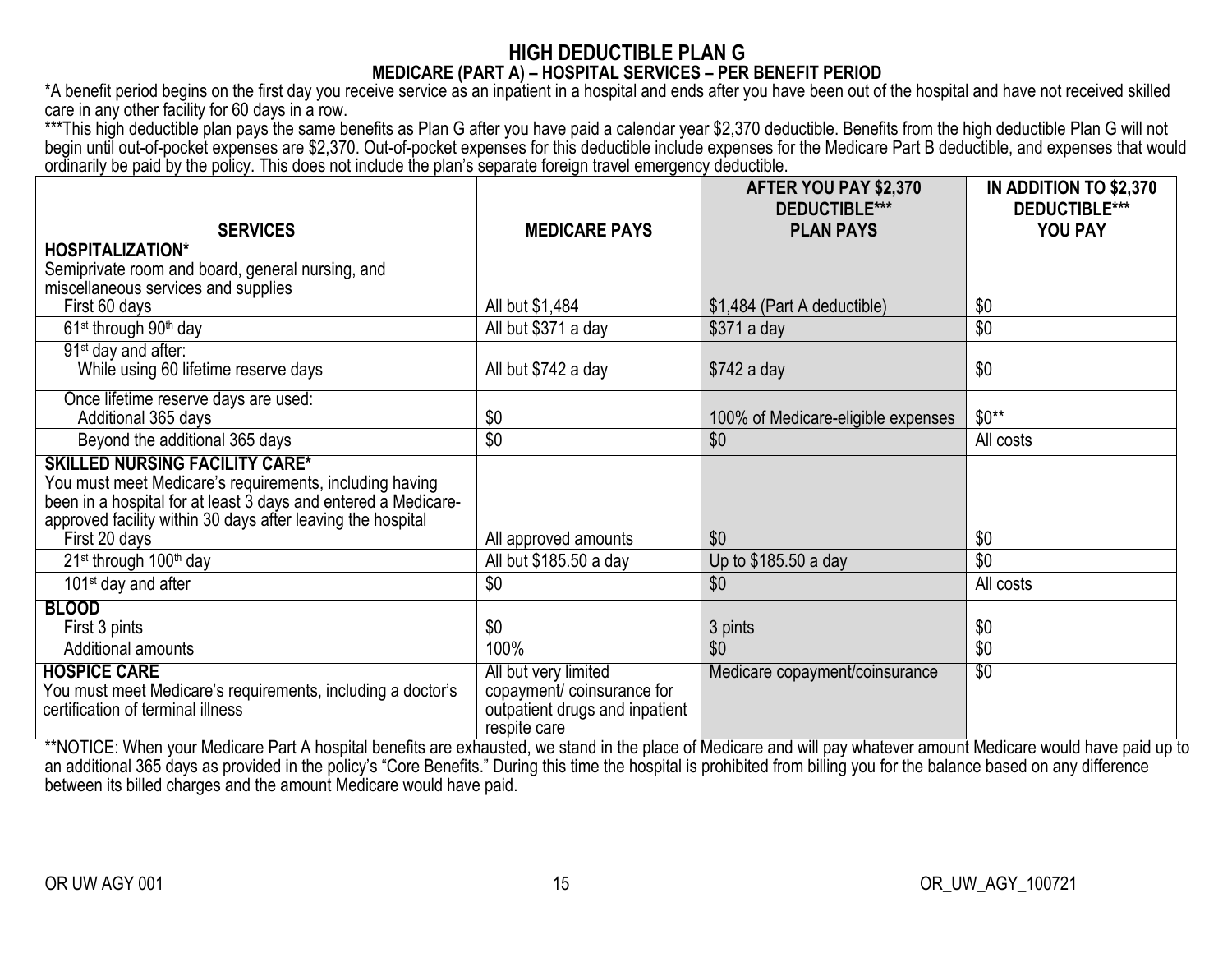### **HIGH DEDUCTIBLE PLAN G MEDICARE (PART B) – MEDICAL SERVICES – PER CALENDAR YEAR**

\*Once you have been billed \$203 of Medicare-approved amounts for covered services (which are noted with an asterisk), your Part B deductible will have been met for the calendar year.

\*\*\*This high deductible plan pays the same benefits as Plan G after you have paid a calendar year \$2,370 deductible. Benefits from the high deductible Plan G will not begin until out-of-pocket expenses are \$2,370. Out-of-pocket expenses for this deductible include expenses for the Medicare Part B deductible, and expenses that would ordinarily be paid by the policy. This does not include the plan's separate foreign travel emergency deductible.

|                                                                                                               |                      | AFTER YOU PAY \$2,370<br><b>DEDUCTIBLE***</b> | <b>IN ADDITION TO \$2,370</b><br><b>DEDUCTIBLE***</b> |
|---------------------------------------------------------------------------------------------------------------|----------------------|-----------------------------------------------|-------------------------------------------------------|
|                                                                                                               |                      |                                               |                                                       |
| <b>SERVICES</b>                                                                                               | <b>MEDICARE PAYS</b> | <b>PLAN PAYS</b>                              | <b>YOU PAY</b>                                        |
| <b>MEDICAL EXPENSES - IN OR OUT OF THE HOSPITAL AND</b><br>OUTPATIENT HOSPITAL TREATMENT, such as physician's |                      |                                               |                                                       |
| services, inpatient and outpatient medical and surgical services                                              |                      |                                               |                                                       |
| and supplies, physical and speech therapy, diagnostic tests,                                                  |                      |                                               |                                                       |
| durable medical equipment                                                                                     |                      |                                               |                                                       |
| First \$203 of Medicare-approved amounts*                                                                     | \$0                  | \$0                                           | \$203 (Unless Part B)<br>deductible has been met)     |
| Remainder of Medicare-approved amounts                                                                        | Generally 80%        | Generally 20%                                 | \$0                                                   |
| Part B Excess Charges (above Medicare-approved amounts)                                                       | \$0                  | 100%                                          | $\overline{50}$                                       |
| <b>BLOOD</b>                                                                                                  |                      |                                               |                                                       |
| First 3 pints                                                                                                 | \$0                  | All costs                                     | \$0                                                   |
| Next \$203 of Medicare-approved amounts*                                                                      | $\overline{30}$      | \$0                                           | \$203 (Unless Part B                                  |
|                                                                                                               |                      |                                               | deductible has been met)                              |
| Remainder of Medicare-approved amounts                                                                        | 80%                  | 20%                                           | \$0                                                   |
| <b>CLINICAL LABORATORY SERVICES - TESTS FOR</b>                                                               |                      |                                               |                                                       |
| <b>DIAGNOSTIC SERVICES</b>                                                                                    | 100%                 | \$0                                           | \$0                                                   |

#### **PARTS A AND B**

| <b>HOME HEALTH CARE - MEDICARE-APPROVED SERVICES</b><br>Medically necessary skilled care services and medical supplies | 100% | \$0 | \$0                                              |
|------------------------------------------------------------------------------------------------------------------------|------|-----|--------------------------------------------------|
| <b>DURABLE MEDICAL EQUIPMENT</b><br>First \$203 of Medicare-approved amounts*                                          | \$0  | \$0 | \$203 (Unless Part B<br>deductible has been met) |
| Remainder of Medicare-approved amounts                                                                                 | 80%  | 20% |                                                  |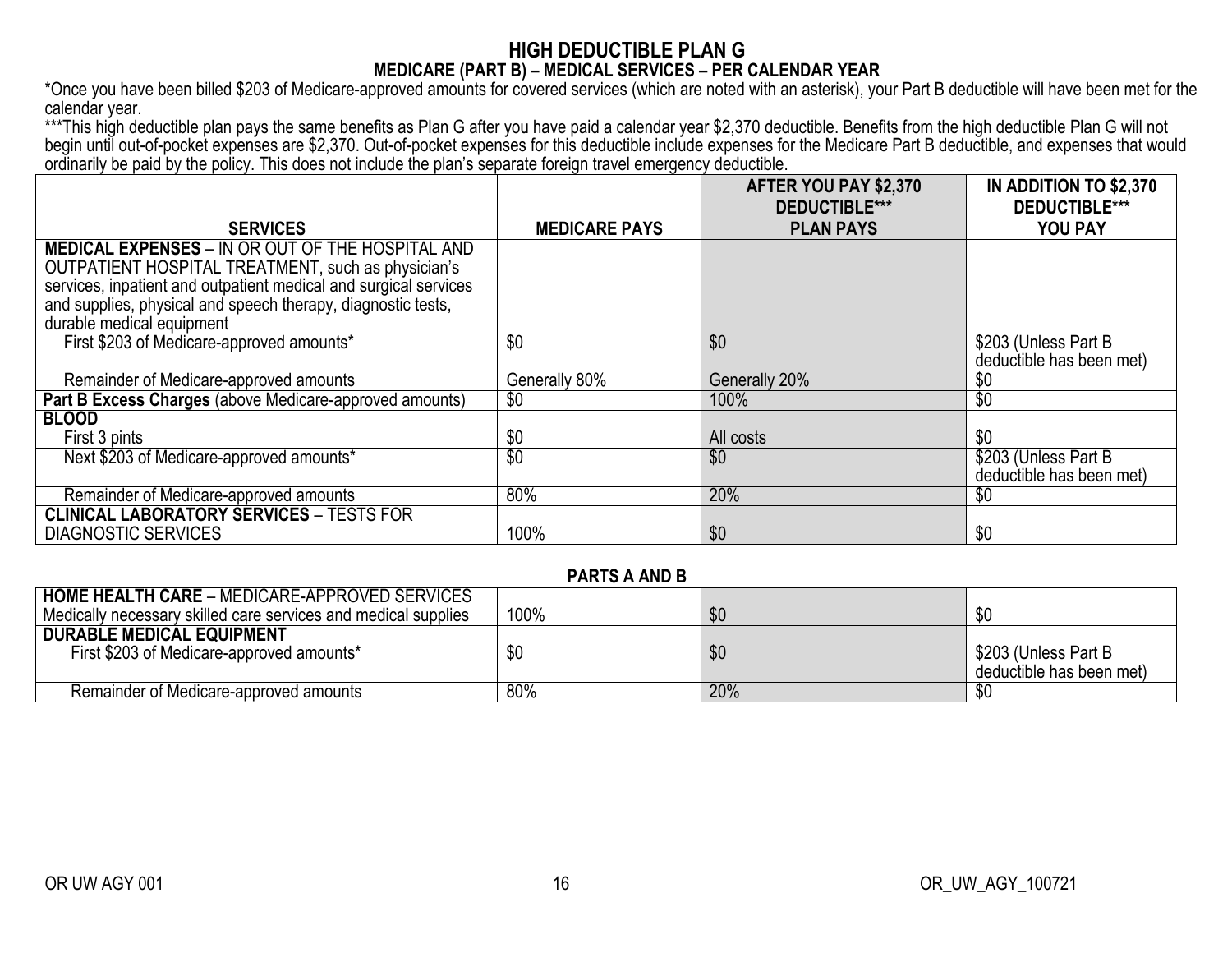## **HIGH DEDUCTIBLE PLAN G MEDICARE (PART B) – MEDICAL SERVICES – PER CALENDAR YEAR**

\*\*\*This high deductible plan pays the same benefits as Plan G after you have paid a calendar year \$2,370 deductible. Benefits from the high deductible Plan G will not begin until out-of-pocket expenses are \$2,370. Out-of-pocket expenses for this deductible include expenses for the Medicare Part B deductible, and expenses that would ordinarily be paid by the policy. This does not include the plan's separate foreign travel emergency deductible.

|                                                              |                      | AFTER YOU PAY \$2,370             | IN ADDITION TO \$2,370    |
|--------------------------------------------------------------|----------------------|-----------------------------------|---------------------------|
|                                                              |                      | DEDUCTIBLE***                     | <b>DEDUCTIBLE***</b>      |
| <b>SERVICES</b>                                              | <b>MEDICARE PAYS</b> | <b>PLAN PAYS</b>                  | <b>YOU PAY</b>            |
| <b>FOREIGN TRAVEL - NOT COVERED BY MEDICARE</b>              |                      |                                   |                           |
| Medically necessary emergency care services beginning during |                      |                                   |                           |
| the first 60 days of each trip outside the USA               |                      |                                   |                           |
| First \$250 each calendar year                               | \$0                  | \$0                               | \$250                     |
| Remainder of charges                                         | \$0                  | 80% to a lifetime maximum benefit | 20% and amounts over the  |
|                                                              |                      | of \$50,000                       | \$50,000 lifetime maximum |
|                                                              |                      |                                   | benefit                   |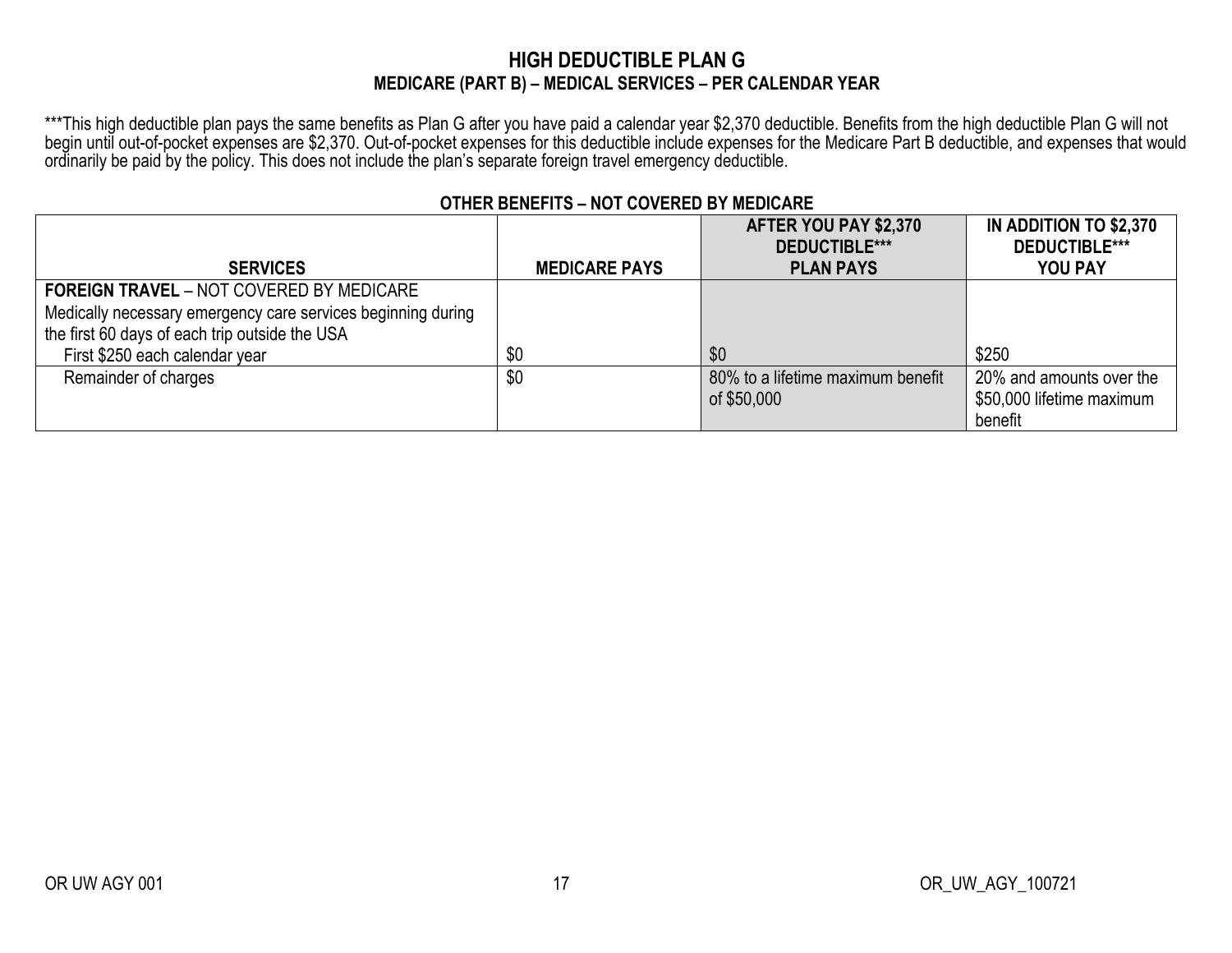### **PLAN N MEDICARE (PART A) – HOSPITAL SERVICES – PER BENEFIT PERIOD**

\*A benefit period begins on the first day you receive service as an inpatient in a hospital and ends after you have been out of the hospital and have not received skilled care in any other facility for 60 days in a row.

| <b>SERVICES</b>                                             | <b>MEDICARE PAYS</b>           | <b>PLAN N PAYS</b>                 | YOU PAY         |
|-------------------------------------------------------------|--------------------------------|------------------------------------|-----------------|
| <b>HOSPITALIZATION*</b>                                     |                                |                                    |                 |
| Semiprivate room and board, general nursing, and            |                                |                                    |                 |
| miscellaneous services and supplies                         |                                |                                    |                 |
| First 60 days                                               | All but \$1,484                | \$1,484 (Part A deductible)        | \$0             |
| 61 <sup>st</sup> through 90 <sup>th</sup> day               | All but \$371 a day            | $$371$ a day                       | \$0             |
| 91 <sup>st</sup> day and after:                             |                                |                                    |                 |
| While using 60 lifetime reserve days                        | All but \$742 a day            | $$742$ a day                       | \$0             |
| Once lifetime reserve days are used:                        |                                |                                    |                 |
| Additional 365 days                                         | \$0                            | 100% of Medicare-eligible expenses | $$0**$          |
| Beyond the additional 365 days                              | \$0                            | \$0                                | All costs       |
| <b>SKILLED NURSING FACILITY CARE*</b>                       |                                |                                    |                 |
| You must meet Medicare's requirements, including having     |                                |                                    |                 |
| been in a hospital for at least 3 days and entered a        |                                |                                    |                 |
| Medicare-approved facility within 30 days after leaving the |                                |                                    |                 |
| hospital.<br>First 20 days                                  | All approved amounts           | \$0                                | \$0             |
|                                                             |                                |                                    | \$0             |
| 21 <sup>st</sup> through 100 <sup>th</sup> day              | All but \$185.50 a day         | Up to \$185.50 a day               |                 |
| 101 <sup>st</sup> day and after                             | \$0                            | \$0                                | All costs       |
| <b>BLOOD</b>                                                |                                |                                    |                 |
| First 3 pints                                               | \$0                            | 3 pints                            | \$0             |
| Additional amounts                                          | 100%                           | \$0                                | $\overline{50}$ |
| <b>HOSPICE CARE</b>                                         | All but very limited           | Medicare copayment/coinsurance     | $\overline{30}$ |
| You must meet Medicare's requirements, including a          | copayment/coinsurance for      |                                    |                 |
| doctor's certification of terminal illness.                 | outpatient drugs and inpatient |                                    |                 |
|                                                             | respite care                   |                                    |                 |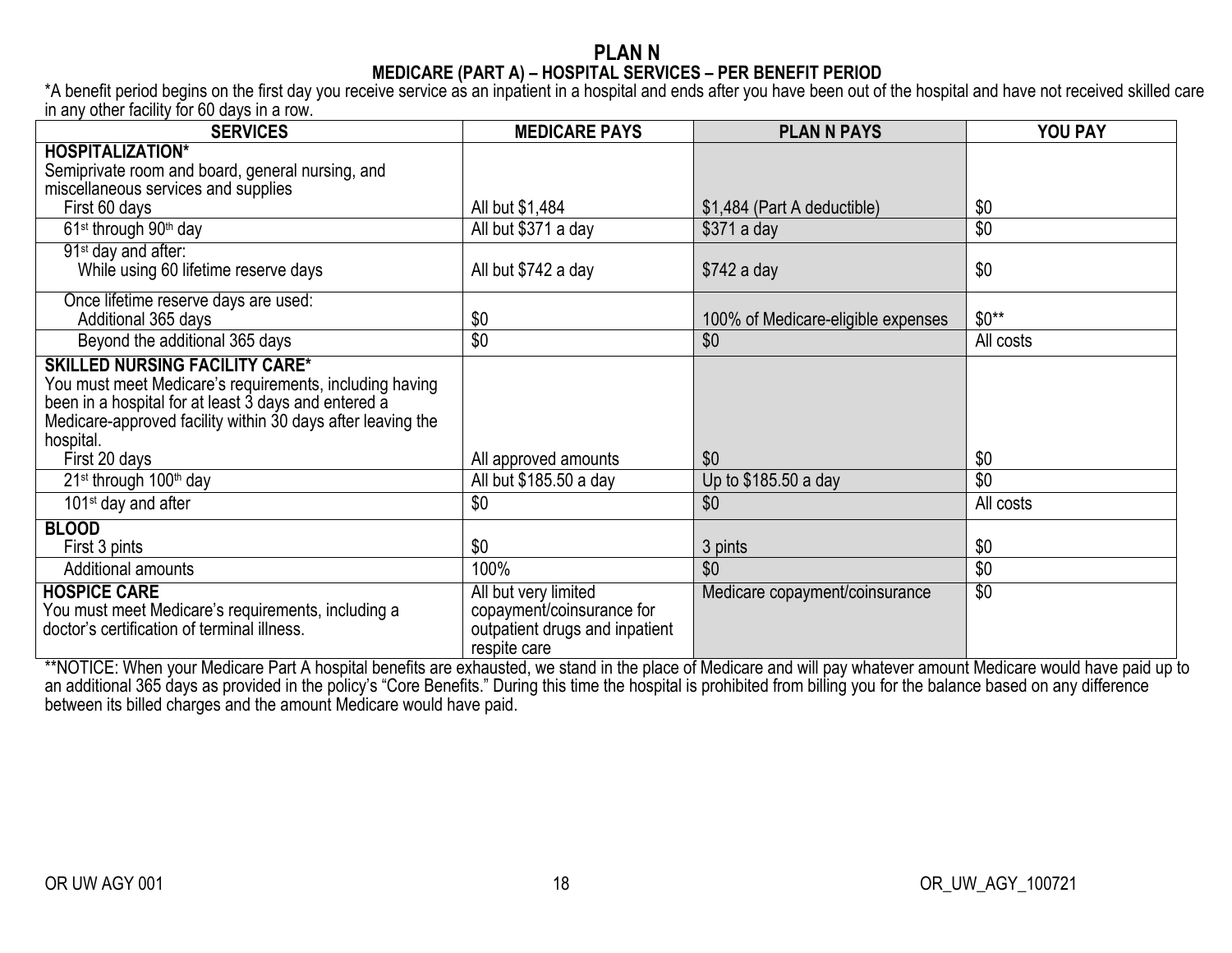#### **PLAN N MEDICARE (PART B) – MEDICAL SERVICES – PER CALENDAR YEAR**

\*Once you have been billed \$203 of Medicare-approved amounts for covered services (which are noted with an asterisk), your Part B deductible will have been met for the calendar year.

| <b>SERVICES</b>                                                                                                                                                                                                                                                                                                                                                          | <b>MEDICARE PAYS</b> | <b>PLAN N PAYS</b>                                                                                                                                                                                                                                                    | <b>YOU PAY</b>                                                                                                                                                                                                                                                       |
|--------------------------------------------------------------------------------------------------------------------------------------------------------------------------------------------------------------------------------------------------------------------------------------------------------------------------------------------------------------------------|----------------------|-----------------------------------------------------------------------------------------------------------------------------------------------------------------------------------------------------------------------------------------------------------------------|----------------------------------------------------------------------------------------------------------------------------------------------------------------------------------------------------------------------------------------------------------------------|
| <b>MEDICAL EXPENSES - IN OR OUT OF THE</b><br>HOSPITAL AND OUTPATIENT HOSPITAL<br>TREATMENT, such as physician's services, inpatient<br>and outpatient medical and surgical services and<br>supplies, physical and speech therapy, diagnostic tests,<br>durable medical equipment<br>First \$203 of Medicare-approved amounts*<br>Remainder of Medicare-approved amounts | \$0<br>Generally 80% | \$0<br>Balance, other than up to \$20 per<br>office visit and up to \$50 per<br>emergency room visit. The<br>copayment of up to \$50 is waived<br>if the insured is admitted to any<br>hospital and the emergency visit<br>is covered as a Medicare Part A<br>expense | \$203 (Part B deductible)<br>Up to \$20 per office visit and up<br>to \$50 per emergency room<br>visit. The copayment of up to<br>\$50 is waived if the insured is<br>admitted to any hospital and the<br>emergency visit is covered as a<br>Medicare Part A expense |
| Part B Excess Charges (above Medicare-approved<br>amounts)                                                                                                                                                                                                                                                                                                               | $\overline{30}$      | \$0                                                                                                                                                                                                                                                                   | All costs                                                                                                                                                                                                                                                            |
| <b>BLOOD</b>                                                                                                                                                                                                                                                                                                                                                             |                      |                                                                                                                                                                                                                                                                       |                                                                                                                                                                                                                                                                      |
| First 3 pints                                                                                                                                                                                                                                                                                                                                                            | \$0                  | All costs                                                                                                                                                                                                                                                             | \$0                                                                                                                                                                                                                                                                  |
| Next \$203 of Medicare-approved amounts*                                                                                                                                                                                                                                                                                                                                 | $\overline{50}$      | \$0                                                                                                                                                                                                                                                                   | \$203 (Part B deductible)                                                                                                                                                                                                                                            |
| Remainder of Medicare-approved amounts                                                                                                                                                                                                                                                                                                                                   | 80%                  | 20%                                                                                                                                                                                                                                                                   | \$0                                                                                                                                                                                                                                                                  |
| <b>CLINICAL LABORATORY SERVICES - TESTS FOR</b><br><b>DIAGNOSTIC SERVICES</b>                                                                                                                                                                                                                                                                                            | 100%                 | \$0                                                                                                                                                                                                                                                                   | \$0                                                                                                                                                                                                                                                                  |